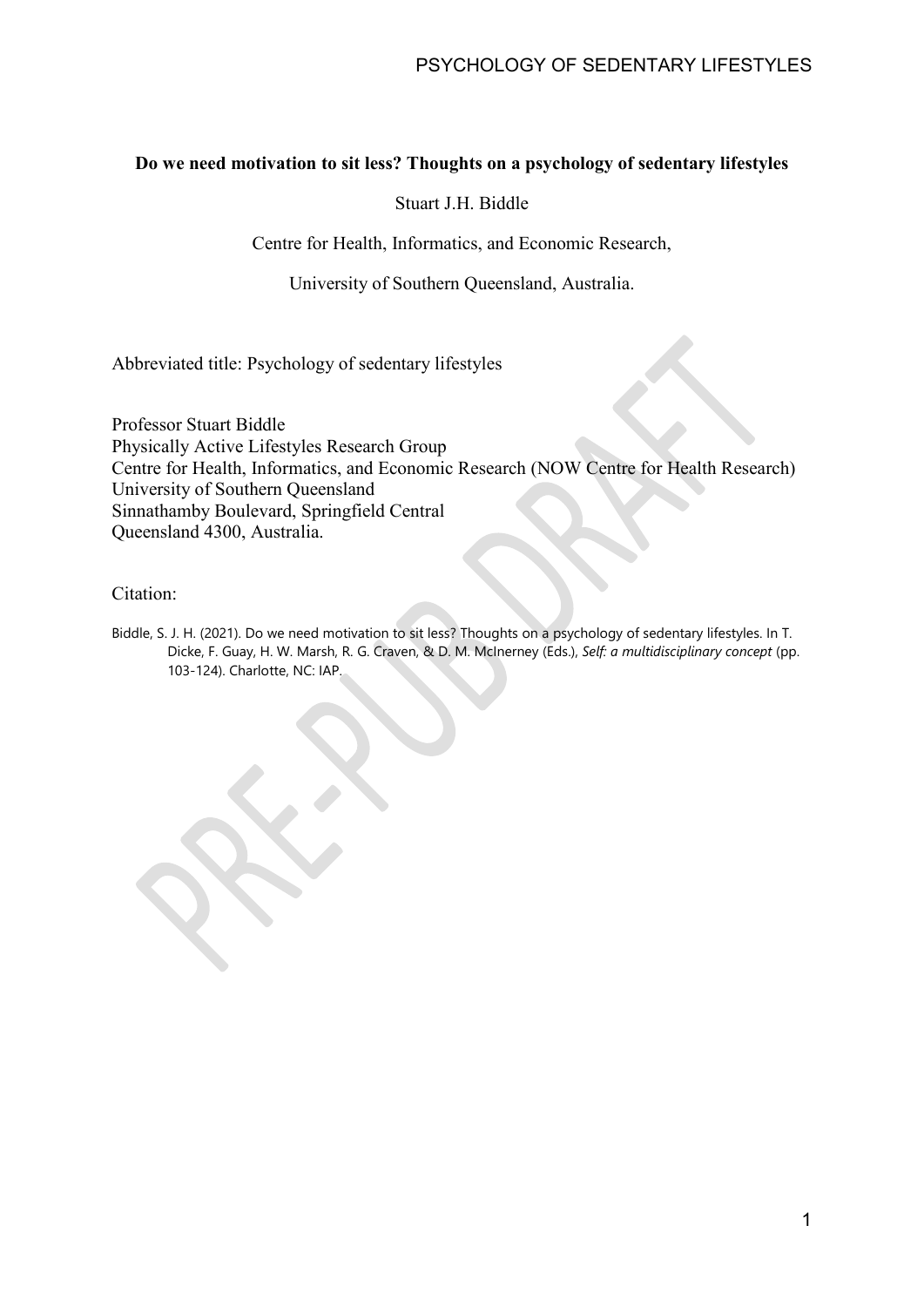There has been plenty written about physical activity from a number of perspectives, including biology, social dimensions, economic perspectives, and of course psychology. Most of the research on the psychology of 'physical activity' has focussed on moderate-to-vigorous intensity physical activity (MVPA). This usually includes periods of structured exercise, playing some sports, or being active through transport (walking, cycling). But even enthusiastic exercisers are likely to spend less than 5% of their waking day in MVPA, so what are they doing for the other 95%? This requires an investigation into all movement behaviours, ranging from very little movement (e.g., sitting) through to highly vigorous exercise. If sleep is included, we can document the 'movement behaviours' across a full 24 hour day.

In this chapter, I will explain how 'movement behaviours' can be conceptualised along a continuum and how important it is to recognise the context in which such behaviours may take place. I will outline long-standing research on the determinants of active and sedentary behaviours, with a focus on psychological and self-related concepts. Theories will be considered in the context of current thinking on behaviour change and I will attempt the answer the question 'do we need motivation to sit?'. Readers will probably detect that the answer will be 'not really' as such habitual behaviours may rely more strongly on contextual cues and less conscious processes. More on that later.

## **Understanding the Behaviour**

#### *A Movement Continuum*

Before we can properly apply psychological theories and principles to a behaviour, we need to understand the behaviour itself. As suggested in the introduction, 'physical activity' is, typically, thought to be movement at higher levels of intensity, or at least moderate-to-vigorous. Rarely do we think of lower levels of movement, such as strolling looking in shop windows, standing to chat at the coffee shop, as behaviours worthy of study.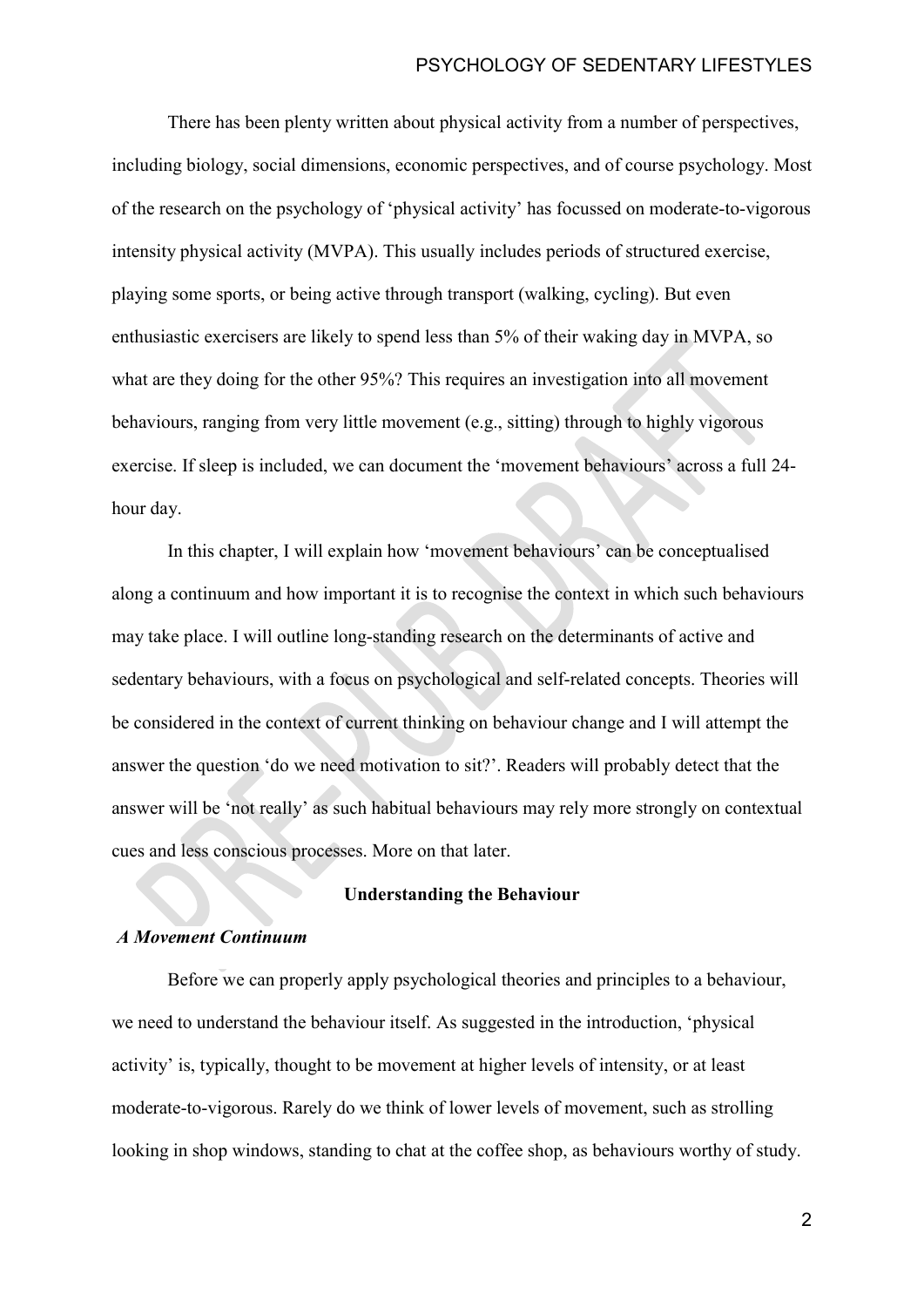But over a 24-hour day we participate in a range of movement behaviours, and the balance of these behaviours may be important for health. As shown in Figure 1, behaviours range from sleep and low levels of movement up to more vigorous forms of exercise. We are always in one of these conditions, and therefore transition between them throughout 24-hours. For example, if you are sitting (sedentary) you cannot be standing and moving. If you are exercising (e.g., MVPA), you cannot be sleeping. This has led to wider acceptance of a 24 hour model of movement with some countries (e.g., Australia, Canada) adopting 24-hour movement guidelines, especially for children, where guidance if offered concerning sleep, sitting time (usually in the form of recreational screen time), and physical activity.

## *Movement in a Context*

In addition to understanding that movement is multidimensional, we also need to know where these behaviours are taking place. Typically, we can conceptualise the main contexts as the home, work (for adults, school for children), travel, and community. Examples where physical activity are encouraged or restricted might include:

- Home: sedentary screen-based entertainment systems
- Work: sedentary office work
- Travel: active commuting (walking, cycling)
- Community: access to open green space or facilities.

Table 1 shows where certain types of contexts might be particularly important for some behaviours. For example, while structured exercise could be performed in the home or local community, it is the home that will influence leisure-time TV viewing, a common sedentary pursuit. Changes to TV viewing time will necessitate modifications to the home environment, such as household rules or physical restructuring of screen availability.

It is noteworthy that some of these behaviours are closely interdependent. For example, Figure 1 supports the idea that light-intensity physical activity is likely when you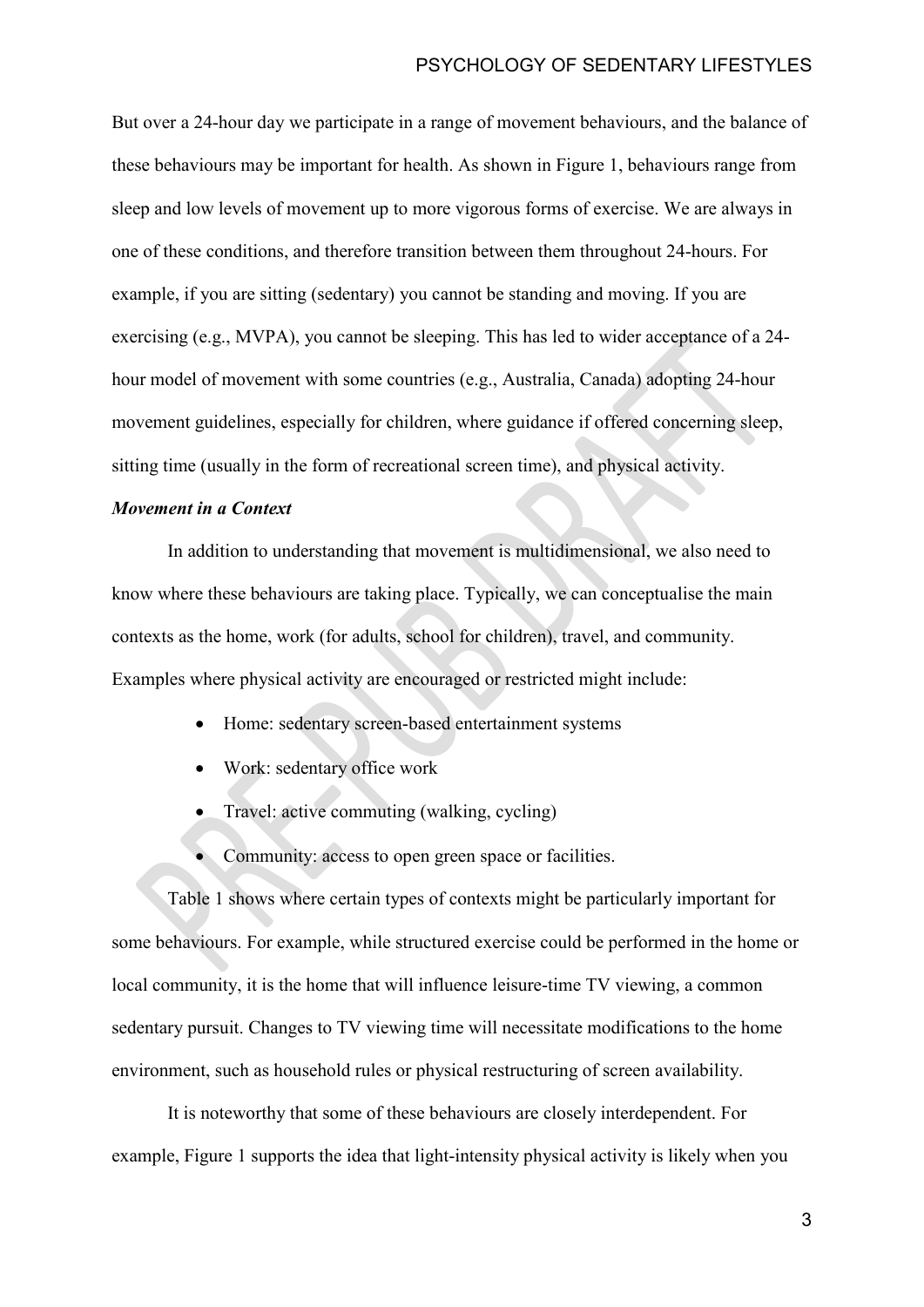get out of the chair and start moving around. Hence, the substitution between sitting and light physical activity is a clear one and so the more you can reduce your sitting, the more likely it is that you will engage in at least light activity. Of course, health gains will be greater if sitting is replaced with MVPA, but this is less likely to occur for any length of time. Figure 2 shows a hypothetical distribution of a 24-hour day for a typical adult who manages to undertake a 30-minute session of exercise. If they sleep for 8 hours and exercise for half an hour, the rest of their day will be split between sedentary time and light activity. In the example provided, sedentary (sitting time) comprises 9.5 hours (40%) of the day, with 6 hours (25%) being in light activity, such as general ambulation and day-to-day tasks not involving sitting. With such a small percentage of the day in MVPA, it is logical to plan for increases in this. However, the challenge will be for people to engage in MVPA for more than 1 hour per day. This means that reductions in sitting are likely to replaced with increases in light physical activity. This has implications for the psychology of behaviour change. Overall in this section, therefore, the key point is that to change behaviours we first must understand what the behaviours are and then understand the contexts within which they operate.

# **Correlates and Determinants of Physical Activity and Sedentary Behaviour**

The field of physical activity correlates stems from the seminal review by Dishman and colleagues (1985). This narrative review is an important paper because it highlighted the centrality of understanding correlates of physical activity at a time when little attention was paid to this. They said that "the public health potential of physical activity and exercise cannot be defined or fulfilled until the behavioural determinants of participation are identified" (p. 159). Dishman et al. made distinctions between 'personal characteristics' and 'environmental characteristics' in both spontaneous physical activity and supervised exercise programs.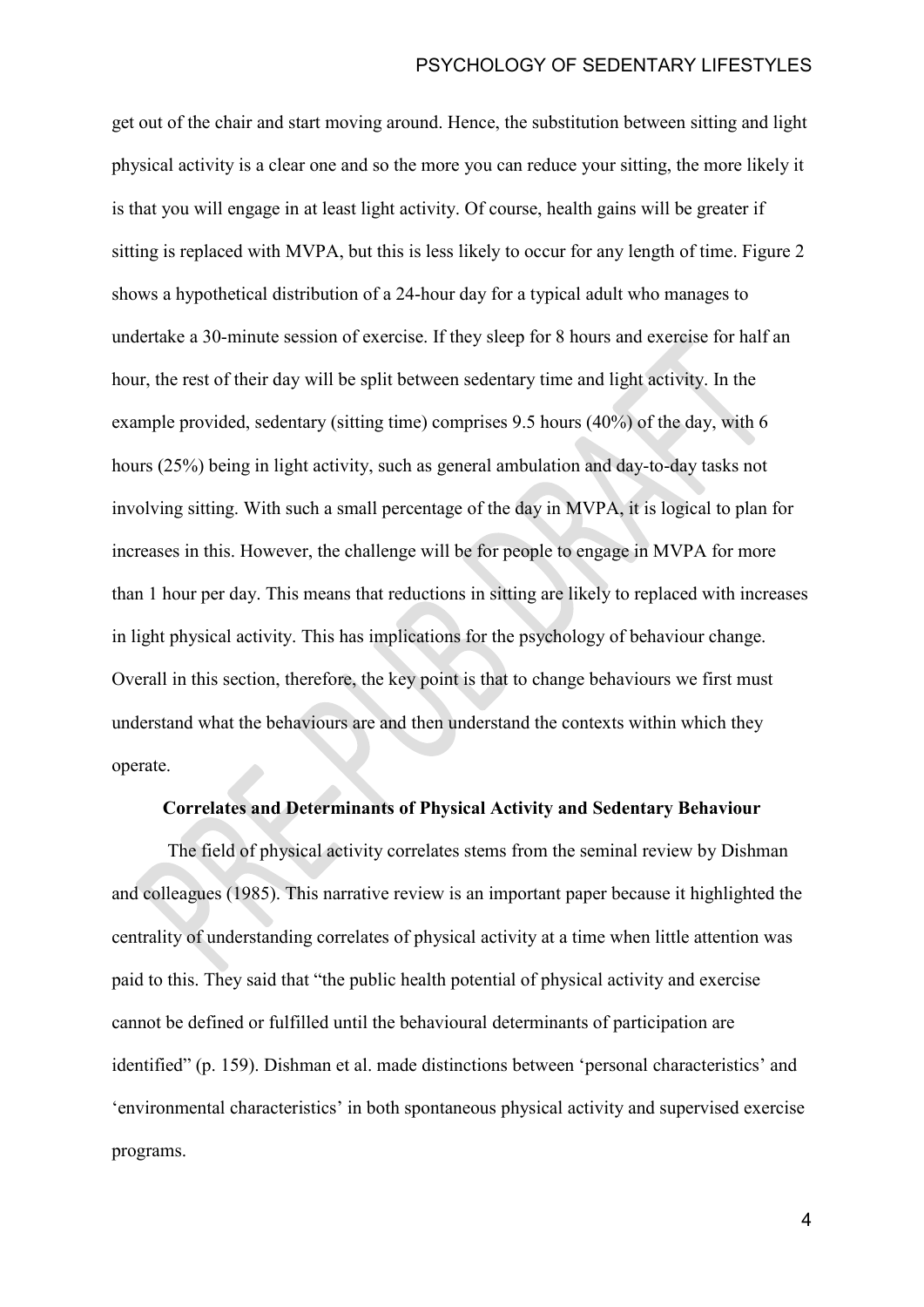Sallis and Owen (1999) reviewed over 40 studies on correlates of physical activity for adults, and Trost et al. (2002) updated this evidence. This, too, was updated in the form of a review of reviews by Bauman et al. (2012). Typically, psychological correlates of physical activity sit along correlates reflecting socio-demographic, biological, behavioural, social, and environmental correlates. For psychological correlates, the early review by Trost et al. (2002) reported that there was evidence for a consistent positive association with physical activity for enjoyment, expected benefits, intention, perceived health, self-motivation, self-efficacy, stage of behaviour change, and self-schemata for exercise. The strongest evidence appears to be for self-efficacy (Bauman et al., 2012), with some evidence supportive of the role of intentions, outcome expectations, perceived behavioural control, and perceived fitness (Choi, Lee, Lee, Kang, & Choi, 2017). Arguably, self-efficacy is likely to be even more important for behaviours that require effort, such as structured fitness programmes. Nevertheless, selfefficacy is associated with most types of physical activity. The summary of evidence provided by Bauman et al. suggests that there is great inconsistency as to the extent of association between psychological variables and adult physical activity, except for selfefficacy.

Self-schemata for exercise has not received as much attention as a correlate for physical activity as some other psychological variables and fails to appear in Bauman et al's (2012) review. Yet some form of physical activity and exercise 'identity' may be important. For example, self-perceptions, while typically studied in the physical activity literature as an outcome of participation (e.g., enhancement of self-esteem or physical self-worth), may also act as a driver of behaviour. This motivational approach is where self-esteem, and related constructs, act as a motivational determinant of participation. This could be in one of two ways. One is where those with high physical self-worth seek out situations where this can be reinforced, and another is where those with low physical self-worth avoid physical activity to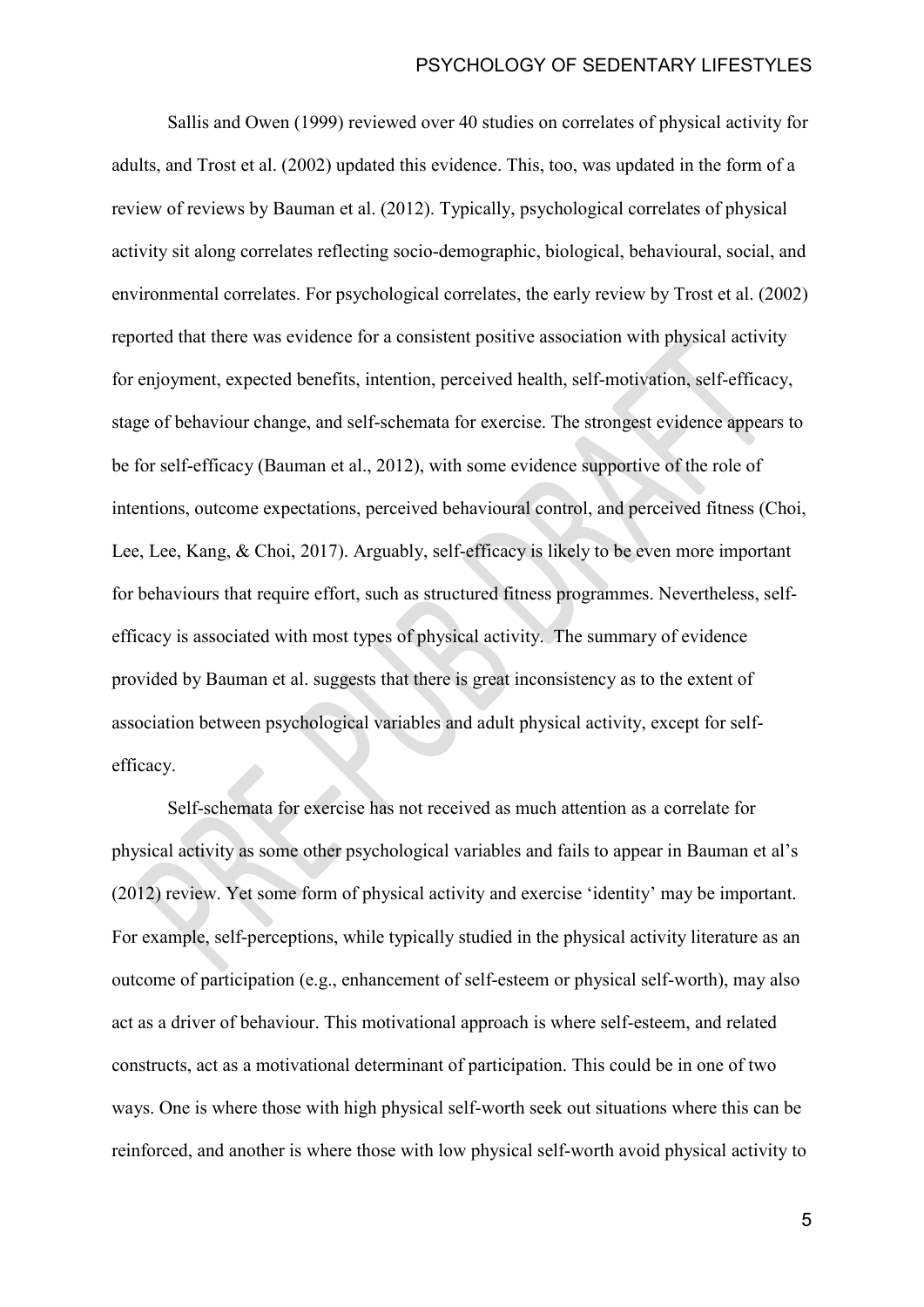not expose their perceived inadequacies. Of course, it is also possible that some will seek out physical activity to improve their low self-perceptions, although this may require greater support and motivation.

In a review of self-identity constructs in physical activity, Rhodes et al. (2016) found that studies supported an association between identity/schema constructs with physical activity intentions and behaviour. However, they concluded that the evidence is in need of development as many studies were cross-sectional, of low quality, and used self-reported measures of physical activity.

The identification of the correlates of sedentary behaviours in adults is quite limited and relies largely on self-reported estimates of only a few sedentary behaviours, such as TV viewing. Rhodes et al (2012) published a systematic review and showed that most of the studies used TV viewing as a measure of sedentary behaviour, were of a cross-sectional design and focused on socio-demographic and behavioural correlates. Results showed that those who watch more TV tend to be less educated, older, unemployed or retired, and have higher body mass index (BMI), a marker of adiposity. In contrast, computer use was higher among younger, more educated adults, with computer game users more likely to be male. An association was also observed between higher TV viewing and lower leisure time physical activity. Although psychological correlates have not been widely studied, a sedentary attitude construct (e.g., preference, utility, and enjoyment) emerged as a strong positive correlate of all sedentary behaviours. Higher depressive symptoms and lower life satisfaction also emerged as potential correlates.

Rollo and colleagues (2016) reviewed cognitive and motivational variables associated with sedentary behaviour. They concluded that risk factors for greater sedentary time included:

• "having a more positive attitude towards sedentary behaviour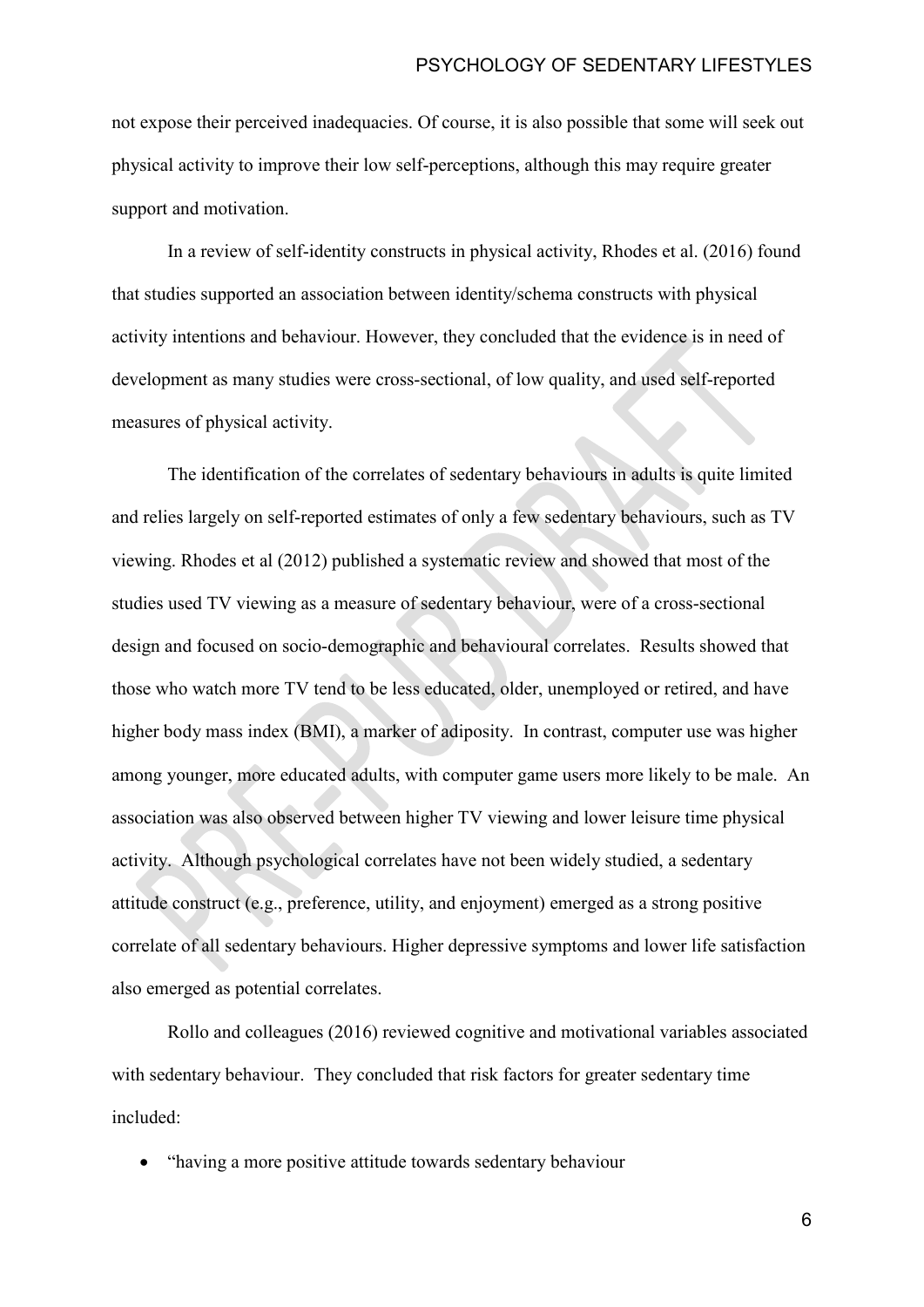- perceiving greater social support/norms for sedentary behaviour
- reporting greater sedentary behaviour habits
- having greater intentions to be sedentary
- having higher intrinsic, introjected, and external motivation towards sedentary behaviour" (Rollo et al., 2016, p. 980).

Given what has been said about different behaviours occurring across different contexts, it should also be expected that some correlates will operate more strongly in some situations – and for some behaviours – than others. This makes the field complex but cannot be ignored when planning behaviour change interventions.

#### **Psychological Theory Used to Study Physical Activity**

For the study of the psychology of physical activity and exercise ('exercise psychology'), many early studies were atheoretical. However, this changed as theories, mainly from social psychology, were adopted and tested. An early chapter on psychological models and theories in exercise was that by Sonstroem (1988). He claimed that the first model developed specifically to predict participation in exercise was his 'psychological model of participation in physical activity' (Sonstroem, 1978), but such frameworks have been superseded by more established theories borrowed from cognate sub-disciplines in psychology. Some of these were alluded to by Sonstroem, such as the Health Belief Model (HBM; Rosenstock, 1974) and Theory of Reasoned Action (TRA; Fishbein & Ajzen, 1975).

Sonstroem also proposed his 'Exercise and Self-Esteem Model' (see Sonstroem, 1997). This purports that physical self-efficacy will influence physical competence and acceptance, each affecting self-esteem. While the model has received little empirical testing, it laid the foundations for other self-related models and measurement processes in physical activity and is therefore an important historical milestone in our field (Fox & Corbin, 1989; Marsh, Richards, Johnson, Roche, & Tremayne, 1994).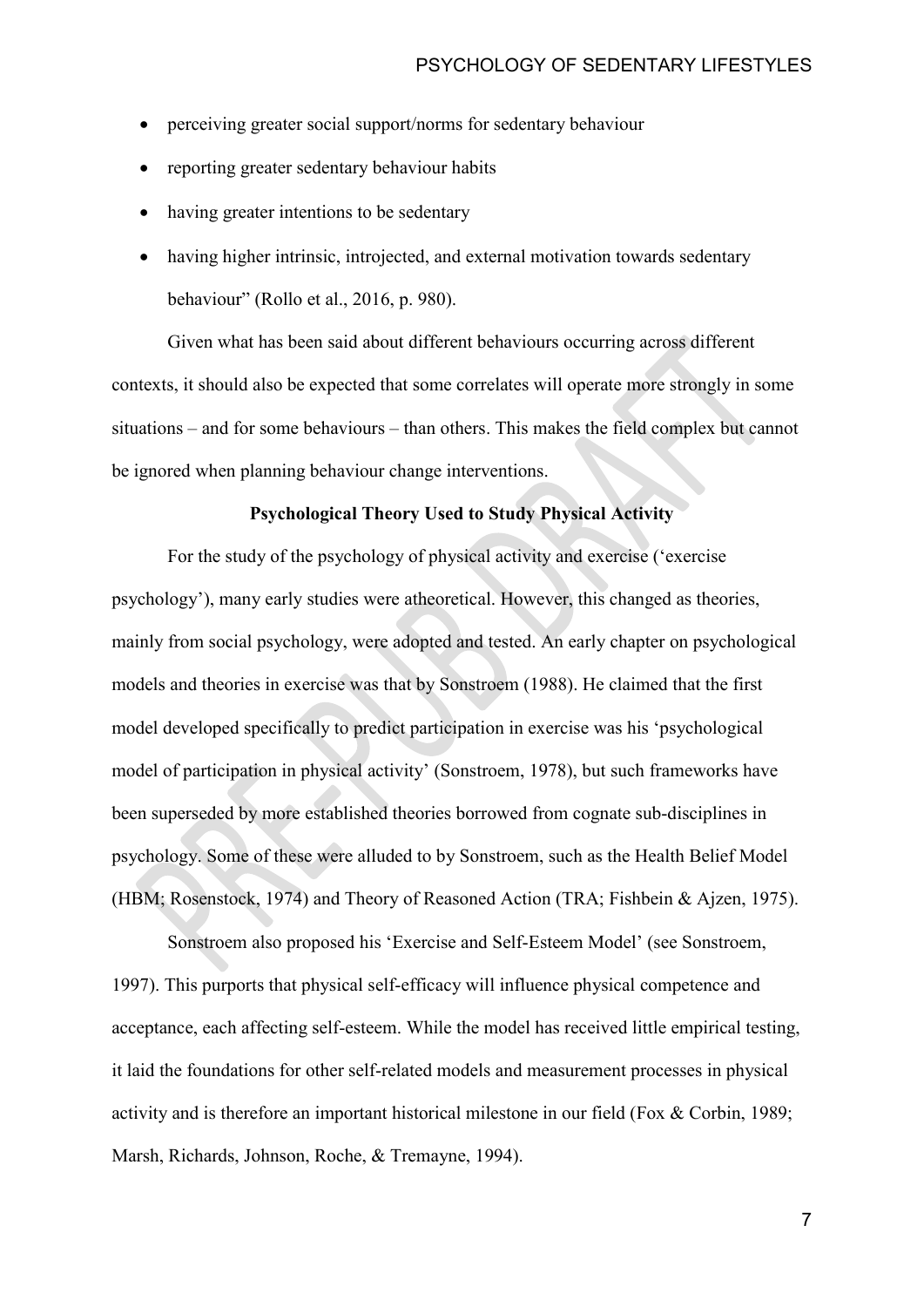Dishman's (1994) edited text on exercise adherence including chapters on socialcognitive models (Godin, 1994) and the Transtheoretical Model (TTM; J.O. Prochaska & Marcus, 1994). In Godin's chapter, theories and models covered included the HBM, Protection Motivation Theory, Self-Efficacy, the TRA and Theory of Planned Behaviour (TPB), and the Theory of Interpersonal Behaviour (Triandis, 1977).

The field of exercise psychology was dominated initially by what could be called 'the big 3' theories:

- Social Cognitive Theory (SCT, including self-efficacy) (Bandura, 1986)
- Theory of Reasoned Action/Planned Behaviour (see Aizen, 1988)
- Transtheoretical Model (J O Prochaska & DiClemente, 1982)

Table 2 suggests some conceptual overlap between these theories. Subsequently, Self-Determination Theory (SDT; Ryan & Deci, 2000) has gained in popularity, including research on exercise (Teixeira, Carraca, Markland, Silva, & Ryan, 2012). Two main approaches from this theoretical framework have been adopted. First, the continuum of behavioural regulations, ranging from intrinsic to extrinsic, including identified and introjection motivational regulations as intermediary constructs on this continuum, have been used to describe individual's stated reasons for participation (Ryan & Deci, 2000), with an early study applying this to school physical education classes (Goudas, Biddle, & Fox, 1994).

The second focus of SDT research in physical activity has concerned the three psychological needs of autonomy, competence, and relatedness. For example, Standage et al. (2019) concluded that autonomy, and supports for autonomy, such as providing choice and empathy, are associated with positive affect, vitality, enjoyment, satisfaction, and exercise intentions. "Autonomy-supportive interventions have also been successful in enhancing … adults' autonomous exercise motivation, positive affect towards exercise and exercise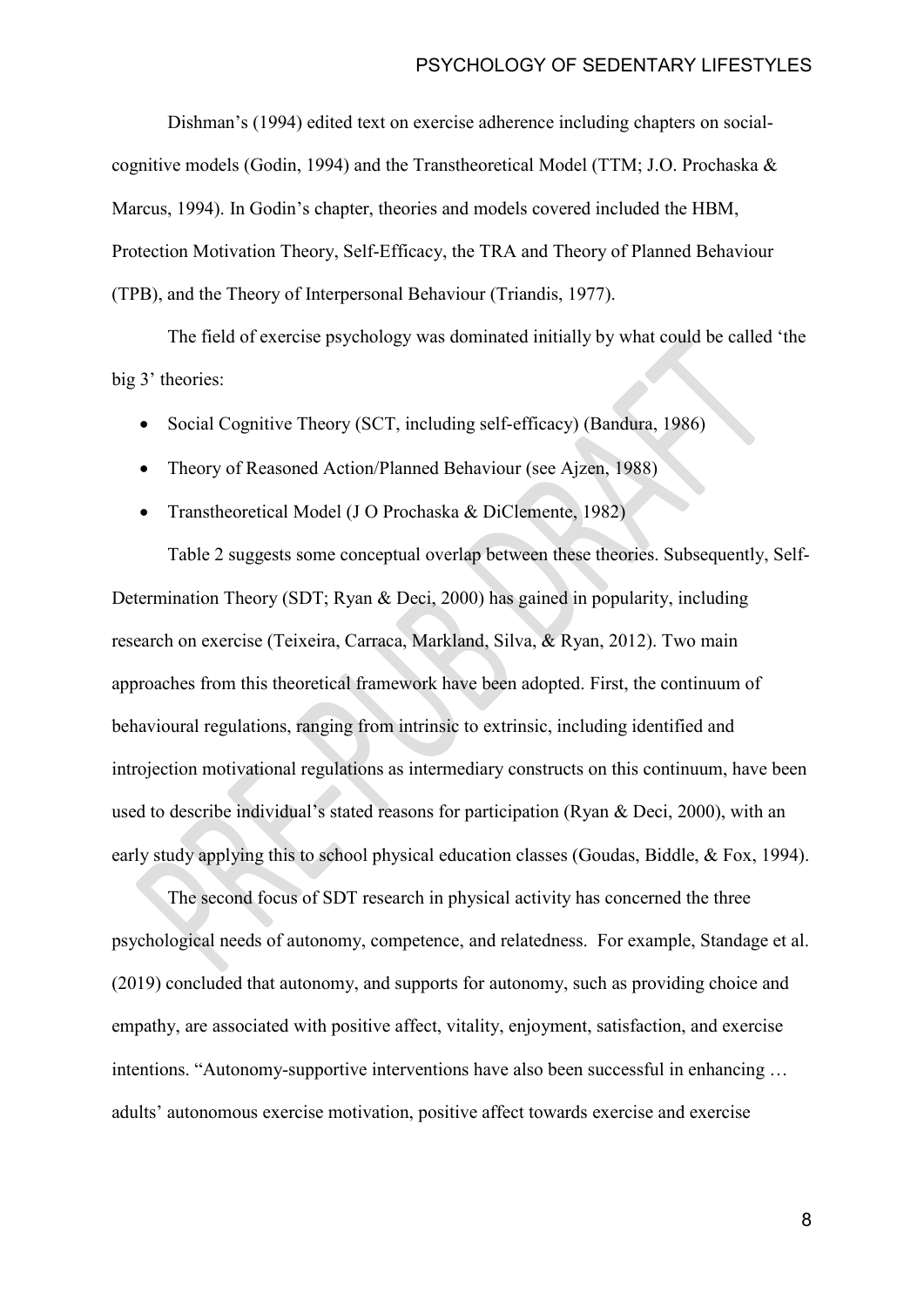attendance, and the frequency of leisure-time physical activities and stronger intentions of school children" (Standage et al., 2019, p. 297).

One aspect of SDT that seems to have been under-played in physical activity is the notion of 'true' vs. 'contingent' self-esteem (Deci & Ryan, 1995). For example, it is common to judge our feelings of esteem and self-worth relative to other people ('contingent' self), yet to have self-esteem based solely on performance and behaviours, and what we have achieved, is limiting and may not always be psychological healthy. Deci and Ryan (1995) propose that 'true' self-esteem develops as one acts in accordance with one's own volition (meeting the need for autonomy), experiences a sense of efficacy (meeting need for competence), and is loved or regarded based on who they are not what they have achieved (need for relatedness). A true self-esteem is "more stable, more securely based in a solid sense of self" (Deci & Ryan, 1995, p. 32). In contrast, a 'contingent' self-esteem is "feelings about oneself that … are dependent on matching some external standard of excellence or living up to some interpersonal or intrapsychic expectations" (p. 32). This means that it is more reliant on social comparison, which can be a fragile basis for self-perceptions. The notions of true or contingent self have not been discussed a great deal in the literature concerning physical activity and self-esteem yet may hold promise for understanding how physical activity can influence psychological well-being.

Trends in publications concerning physical activity psychology across a 20-year period have been documented by Rhodes and Nasuti (2011). They analysed 10 established journals for behavioural medicine and sport and exercise science/psychology. For theory, they showed that while the volume of research increased over time, the use of SCT remained a popular theoretical framework. Moreover, SDT gained in popularity since from around 2000. The TTM has been a well-used approach in behaviour change studies.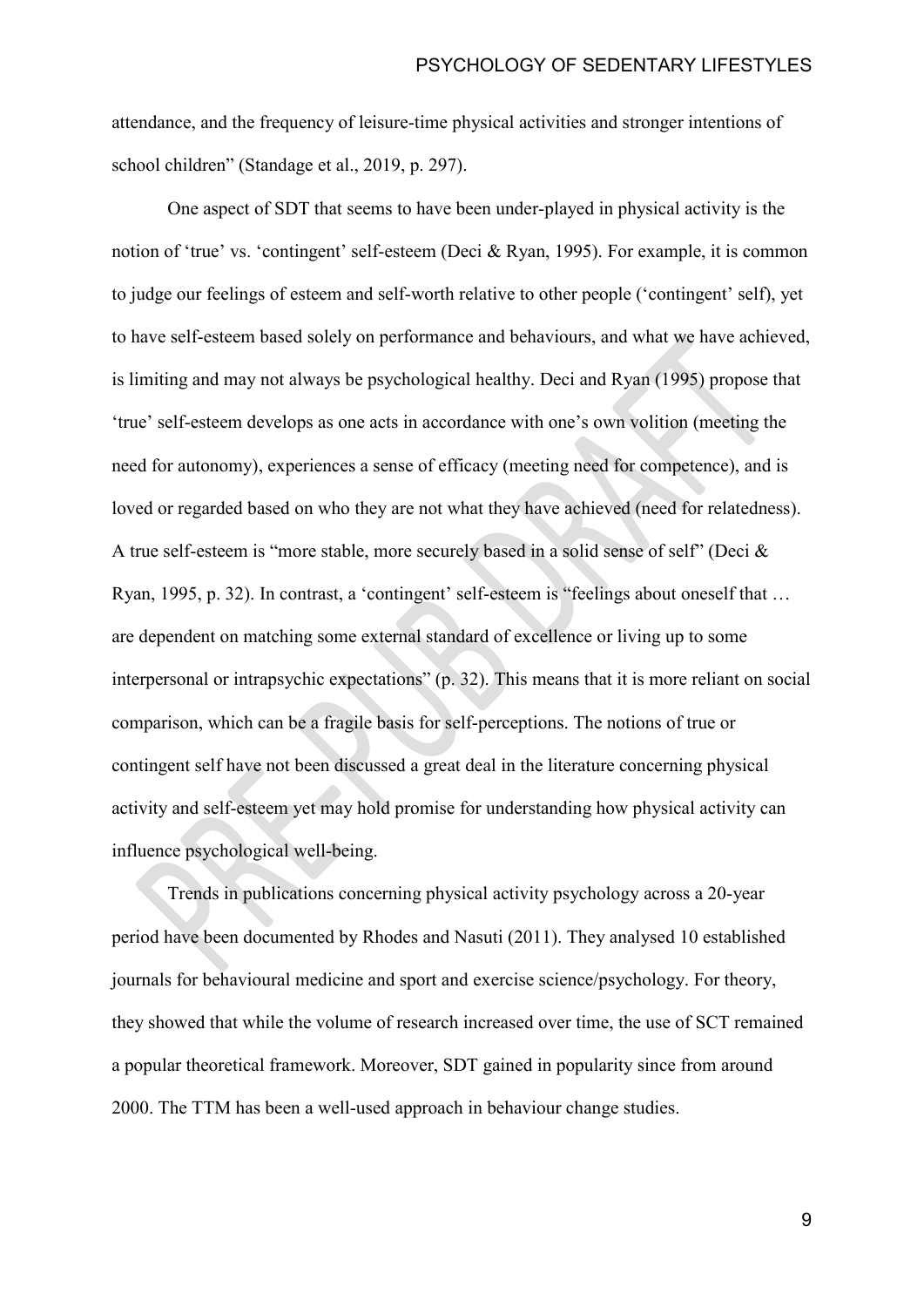### PSYCHOLOGY OF SEDENTARY LIFESTYLES

Gourlan et al. (2016) published a systematic review and meta-analysis of interventions to increase physical activity in adults. Specifically, they were interested in the role of theory-based interventions. From 31 interventions using the TTM, a significant moderate effect was found but with quite high variability between studies. This led to a recent meta-analysis concerning just the TTM and physical activity (Romain et al., 2018). These researchers examined whether the effects of TTM interventions for physical activity varied according to whether interventions were stage-matched or not and if participants were selected according to their stage of change. The moderator effects of the theoretical constructs that underpin the TMM were also examined. These included decisional balance (pros and cons of change), self-efficacy, and processes (strategies) of change.

From 22 studies, Romain et al. (2018) reported significant overall intervention effects for studies based on the TTM, as well as for those where participants were stage-matched. However, although a lower effect was seen for those not stage-matched, the difference between the two was not significant. The effects for interventions where participants were selected by their stage showed no difference to those not selected in this way. In addition, the meta-analysis showed that interventions were more effective when self-efficacy was used as a behaviour change strategy, and when processes of change were emphasised. However, this was not the case for decisional balance.

Rhodes and Nasuti (2011) also showed that environmental frameworks became dominant over time in the literature. For example, in 2008, papers using these frameworks outnumbered those using the four main psychological theories combined. This trend reflects the widespread use and acceptance of an ecological approach to the study of physical activity behaviour, in which recognition is given to social, environmental and policy influences, as well as inter-personal psychology (Sallis & Owen, 2015). However, wider use of social and organisational theories underpinning physical activity is less obvious to see in the literature.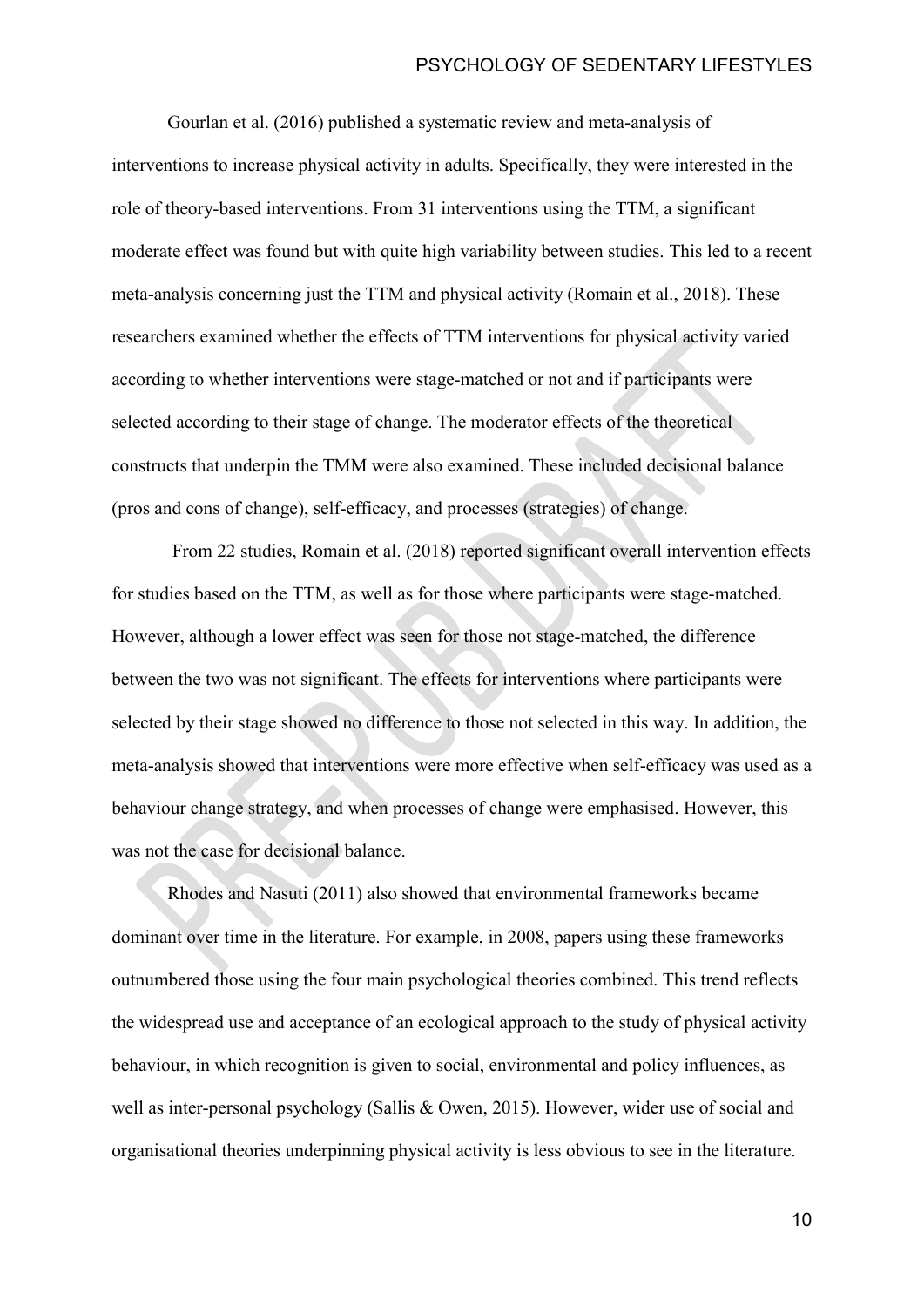Rhodes and Nascuti's (2011) analysis also showed that many papers had no explicit theory at all. Michie et al. (2014) analysed theories of health behaviour change, including those used in physical activity. They identified 83 'theories' or frameworks of behaviour change and found that the TTM, TPB, and SCT were highly frequent. However, there are many other perspectives that could, and should, be tested, such as those suggested by Bartholomew et al. (2001) and illustrated in Figure 2. An emphasis on individual-level theory may be too narrow. For example, some approaches to health behaviour change may require a focus on individual behaviour tailoring and hence the TTM may be an appropriate framework. But if a focus on changing social norms is required, mass media interventions using, for example, a diffusion of innovations approach could be adopted.

It is still a little unclear if theories discussed here are suitable for the study of sedentary behaviour (see Biddle, Mutrie, & Gorely, 2015). I have already argued that we need to be more nuanced in our approach – there are different types of movement behaviours and they occur in different settings. This suggests we should not use a narrow range of theories.

#### **Behaviour Change: From Theory to Frameworks to Techniques**

Psychological theory, it might be argued, only gets you so far. To bring about behaviour change, more is needed, such as wider frameworks with greater heuristic appeal and application for health professionals. Bringing psychological, social, environmental, community, and policy issues together in one framework, Michie et al. proposed the 'Behaviour Change Wheel' (BCW) (Michie, Atkins, & West, 2014; Michie, van Stralen, & West, 2011). The BCW is a framework that can be used at various levels, including individuals, groups, and communities. There are three key elements of this framework: the sources of behaviour, intervention functions, and policy categories. In addition, it is important to consider the use of specific behaviour change techniques (BCTs).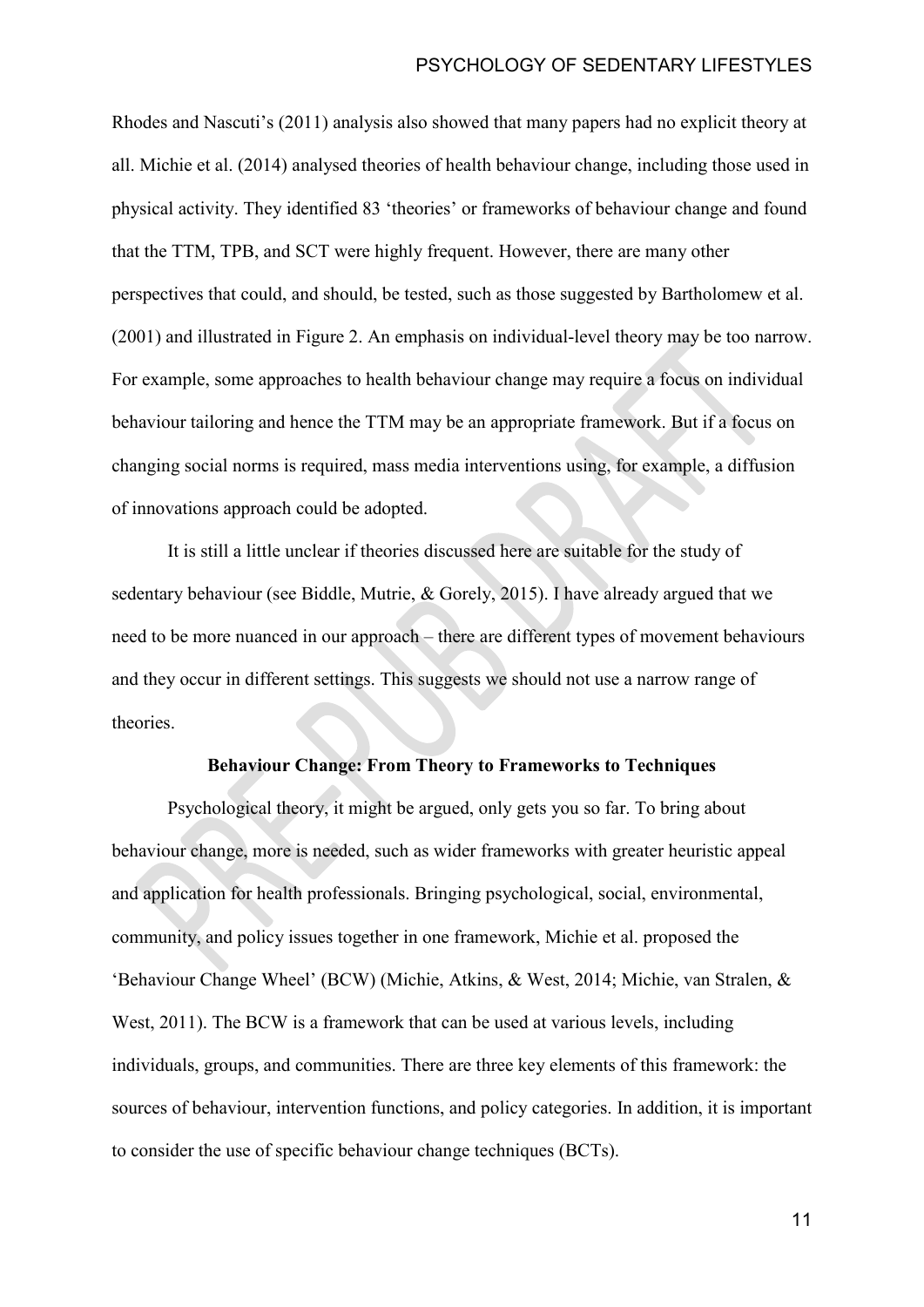### *Sources of Behaviour*

The three main sources of behaviour (B) are proposed to be capability (C), opportunity (O) and motivation (M), hence the so-called 'COM-B' approach, as shown in Figure 3. Understanding the specific behaviour in question is critical and this is consistent with the earlier text on needing to know more about behaviours and contexts. Physical activity, for example, does not only take many different forms (e.g., light activity, moderateto-vigorous physical activity, high intensity training; see Figure 1), but could also differ by type (e.g., muscle strengthening exercise, walking, dance). The COM-B framework allows for an analysis of the physical and psychological capabilities to undertake the behaviour, the social and physical opportunities, and reflective and automatic forms of motivation (see Figure 3). An example from research into sedentary behaviour illustrates the importance of opportunity (Atkin, Gorely, Biddle, Marshall, & Cameron, 2008). Using time-use diaries, we found that a 'critical window' of opportunity to be physically active for teenagers appeared to be the immediate after-school period. This was when activity was in competition with sedentary pursuits of TV viewing and computer games. Later in the evening, activity was less likely and not necessarily expected, hence sedentary screen time is less likely to compete with physical activity. We surmised that if the opportunity to be active was missed during the critical window, it was likely to be missed altogether. This suggested that targeting increases in physical activity needed to look at after-school opportunities.

The BCW recognises a dual-process approach to motivation through both reflective and automatic processing (see more detail later). Reflective approaches are common in psychology, as illustrated by the 'big 3' theories discussed earlier in this paper. Reflective approaches are where people process information, think and reflect, and then, possibly, act out the behaviour. This is commonly assumed in expectancy-value approaches in psychology where people think about what might happen with a course of action, and what the benefits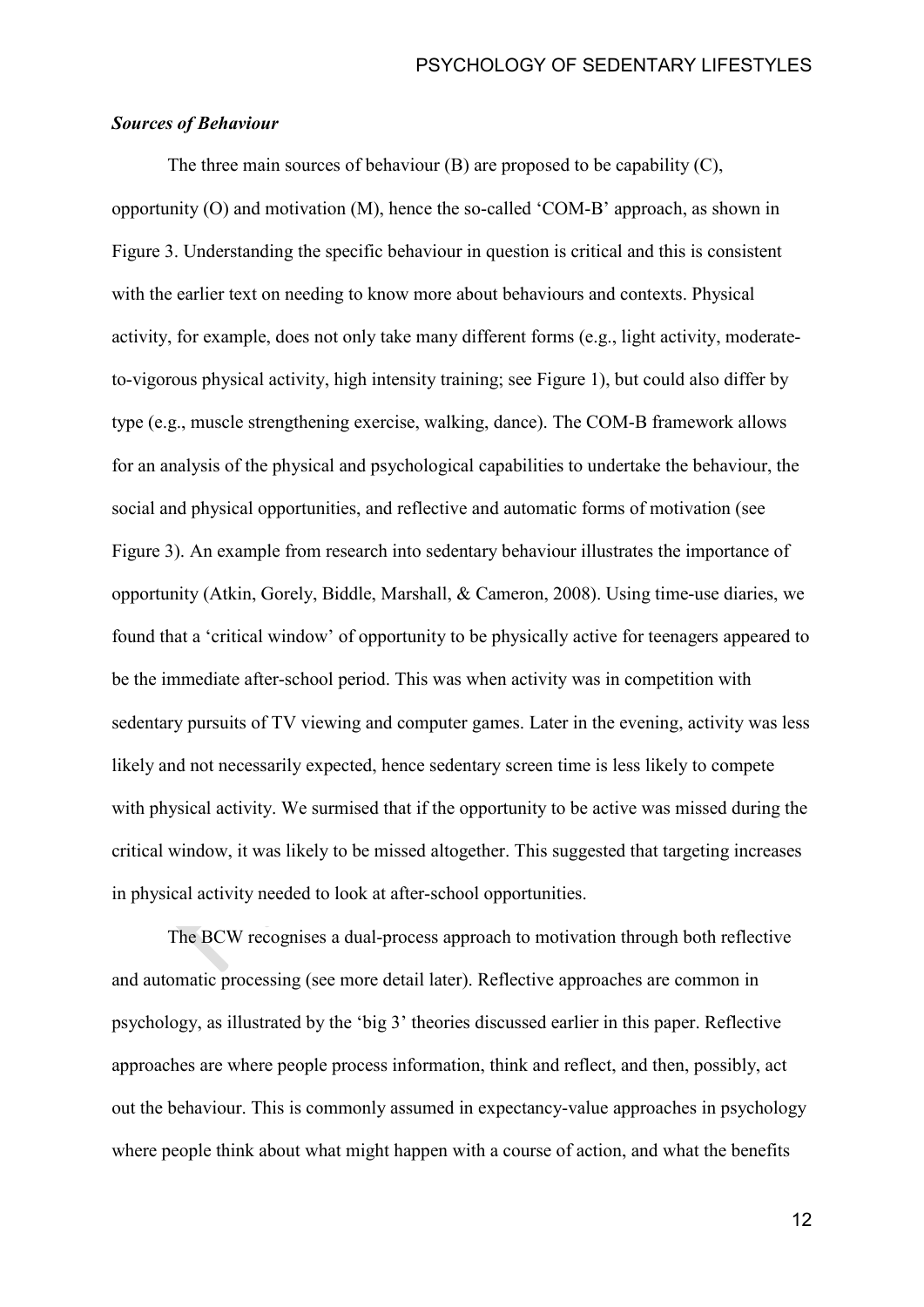and costs might be. Weiner (1992) refers to this as the 'God-like metaphor' in human motivation whereby humans are 'all-knowing' and fully informed about behavioural options. Of course, the reality is a little different. Many behaviours are driven more strongly by less conscious, or more 'automatic', processes.

Automatic processing is at a lower level of conscious processing, and it is where behaviours might occur through either environmental 'nudging' or 'gut reaction' acts driven by affective ('like-dislike') responses. These will involve little fore-thought or planning. For example, climbing the stairs might be undertaken because they are easily accessible and attractive. Little thought may have gone into this action. By making the stairs accessible or attractive is a strategy that reduces the need for reflective motivation and is likely to trigger more automatic processing. Sadly, the opposite is usually the case – stairs are tucked away in many public buildings, they are unattractive, and the lifts/elevators are more accessible, hence the automatic processing in favour of less active behaviour.

#### *Intervention Functions*

The intervention functions in the BCW are the types of interventions that might be delivered. These could include coercion, training, modelling, environmental restructuring, education, persuasion, incentivisation, and others. Interventions are likely to have more than one intervention function operating. For example, in implementing sit-to-stand desks in the workplace to reduce sitting, education will be needed alongside the environmental restructuring of the office itself (i.e., provision of the desks) (see Edwardson et al., 2018). While intervention functions represent broad categories or domains by which an intervention might change behaviour, actual behaviour change techniques (BCTs) represent the more tangible components, or 'active ingredients', that help change behaviour (see section on BCTs below).

### *Policy Categories*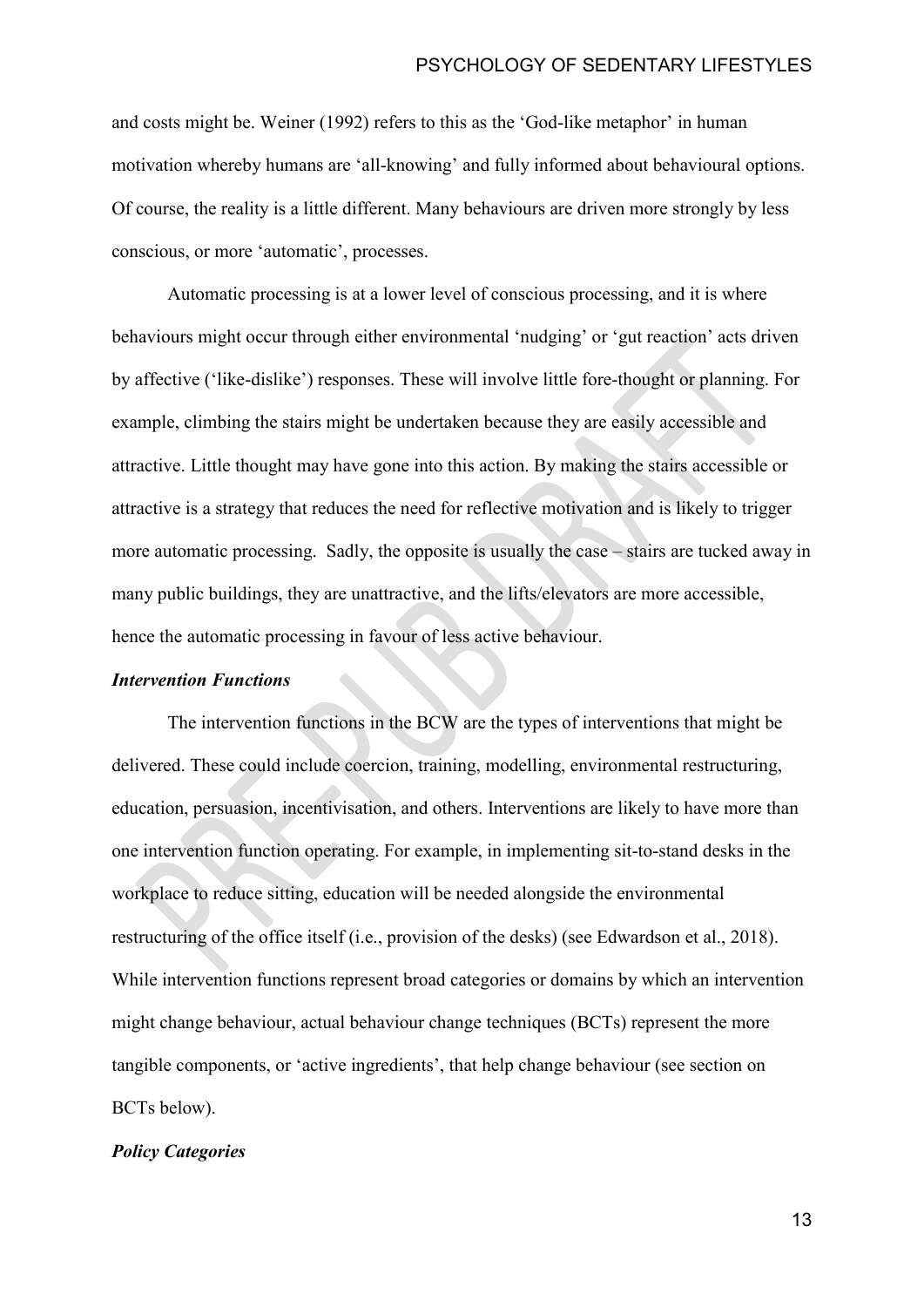The third element of the BCW comprises policy categories. These can be used to deliver the intervention functions and might include, among others:

- guidelines
- environmental planning
- communication/marketing
- legislation
- regulation
- fiscal measures.

A matching of policy with the intervention functions is one step in planning an intervention to change behaviour. For example, to incentivise more physical activity in the workplace, policies might include communication with employees, production of guidelines, and fiscal measures, such as subsidies for bicycle purchase (Michie, Atkins, et al., 2014).

## *Theoretical Domains Framework*

There is clearly an overlap at the level of individual constructs within theories and frameworks (see Table 2 for examples from common theories). This led to the development of the 'Theoretical Domains Framework' (TDF; Cane, O'Connor, & Michie, 2012; Michie, Atkins, et al., 2014). The TDF specifies 14 domains, including knowledge, skills, behavioural regulation, beliefs about consequences, intentions, goals, and emotion. The TDF was developed as an integrated framework and as "a response to the difficulty of selecting between many overlapping theories … and aimed to make theory more accessible to intervention designers" (Michie, West, et al., 2014, p. 31).

# *Behaviour Change Techniques*

Behaviour change techniques are the 'active ingredients' designed to change the target behaviour. There are many BCTs that have been used to facilitate behaviour change and this has created a lack of clarity and consistency in terminology. For example, reports of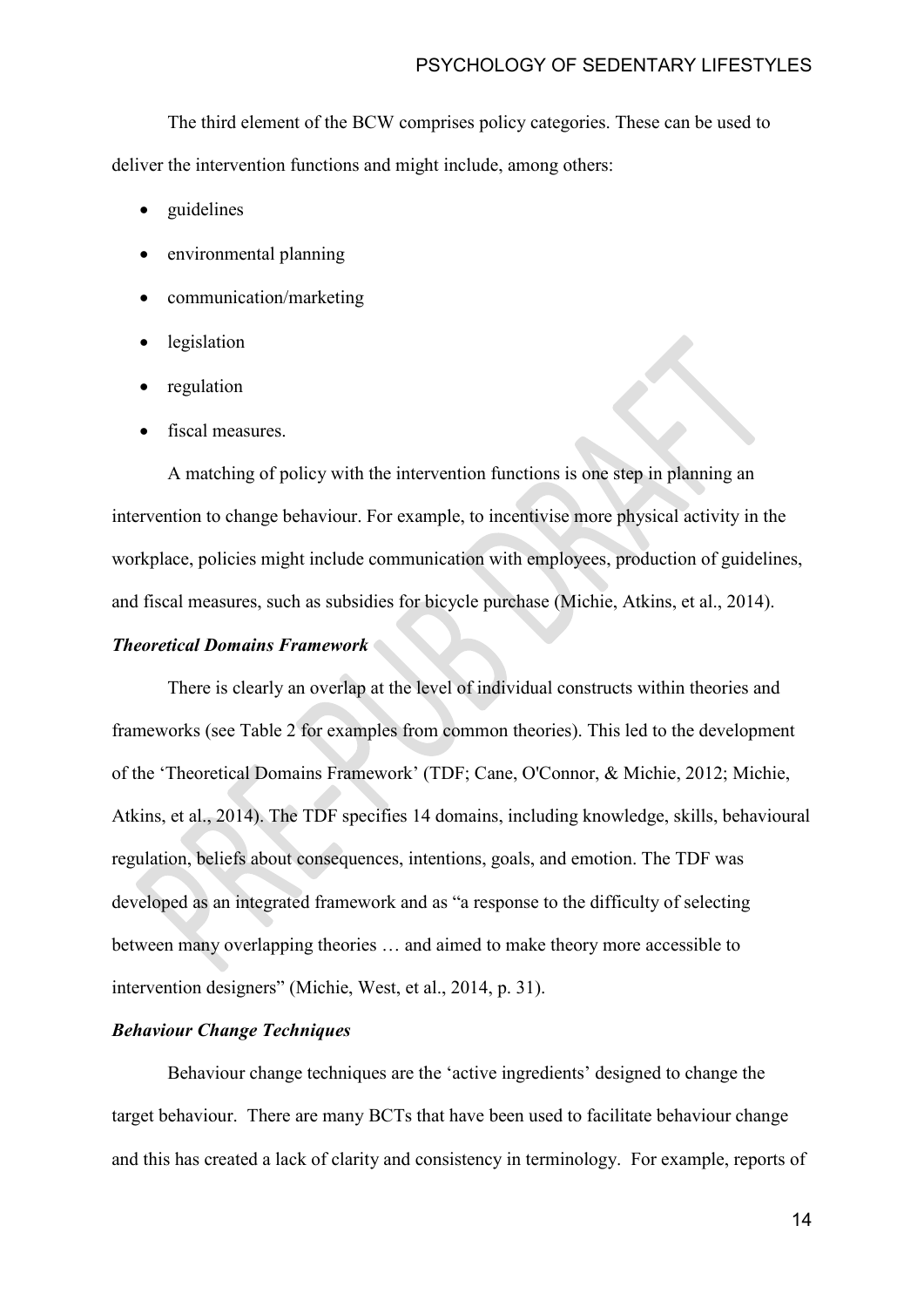interventions often do not adequately describe the BCTs employed, making replication of studies difficult and limiting what can be learnt from research syntheses. There is a need for a common language and definition of BCTs to aid both researchers and practitioners in the identification of effective techniques, and Michie and colleagues have addressed this.

Using the original behaviour change taxonomy (Abraham & Michie, 2008) as a starting point, Michie et al (2011) conducted systematic reviews to see which BCTs could be used to identify core components of physical activity and healthy eating behaviour change interventions. The resulting 'CALO-RE taxonomy' contains 40 techniques and provides a definition of each and the construct it is hypothesised to change. Examples include providing information, goal-setting, identifying barriers, rewards, self-monitoring, feedback, modelling, environmental restructuring, prompting, fear arousal, relapse prevention, and time management.

The use of standardised BCTs facilitates identification of the BCTs that actually contribute to intervention effectiveness as well as providing a common language to accurately describe an intervention. This standardisation should improve the mapping of BCTs to constructs identified in behavioural theory and thus aid the development and refinement of such theory.

We conducted a systematic review of BCTs used in interventions designed to reduce sedentary behaviour (sitting time) in adults (Gardner, Smith, Lorencatto, Hamer, & Biddle, 2016). First, we assessed the 'promising' nature of the interventions located. 'Very promising' where those interventions with significant reductions in at least one sedentary behaviour in the intervention group and a reduction compared to a control group or other intervention arm in the study. Interventions were 'quite promising' where there were either significant declines in at least one sedentary behaviour indicator within the intervention group or a reduction relative to controls. Interventions were 'non-promising' with neither a change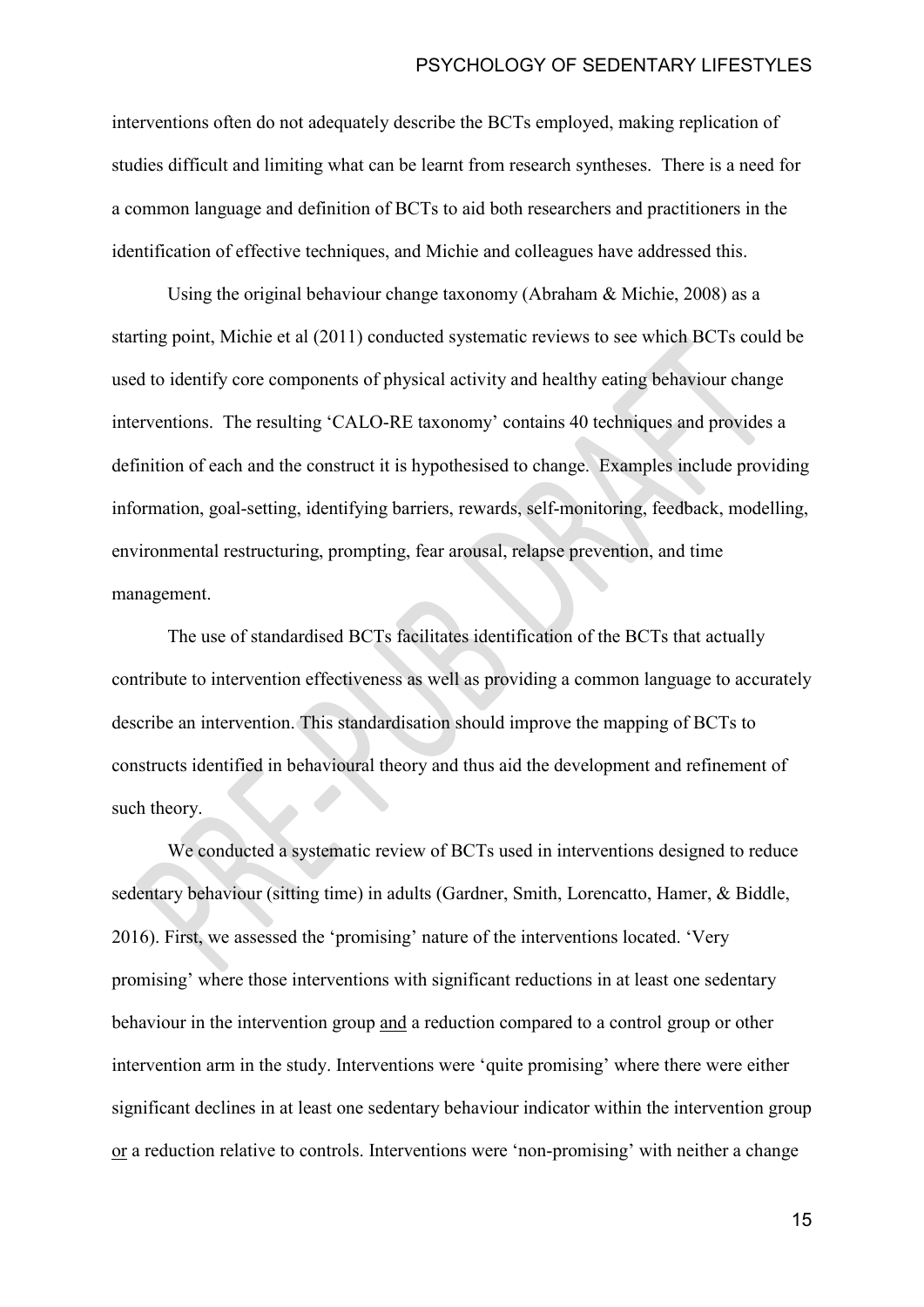in sedentary behaviour nor differences in sedentary behaviour change relative to controls. In this review, we analysed both intervention functions and BCTs. These were deemed 'promising' when used in at least twice as many promising as non-promising interventions. The most promising intervention functions and BCTs are shown in Figure 5. What these results suggest from the point of view of motivation is that both reflective and automatic forms of motivation are likely to be in operation, thus being consistent with a 'dual-process' model of processing. The promising BCTs identified included what might be considered more reflective approaches (e.g., problem solving) and those that are more automatic (e.g., environmental restructuring). The latter is illustrated by students walking into a lecture. Given the social and physical environment (lecture; seats, desks), it is not surprising that virtually no one will stop to think, on entry to the lecture theatre, 'shall I sit or stand?'. It's a relatively automatic deflection to sitting. On the other hand, if standing desks were provided at the back of the room and near the door (possibly with behavioural prompts displayed), the default option of sitting may now be challenged. While cognitive processing will still be at work, the change to the environment will have 'nudged' the students to a less sedentary option for part of the lecture.

## *From Reflective to Automatic Motivation*

As stated, much of the theoretical work in health psychology, and certainly that concerning physical activity, involves a cognitive (reflective) approach (Brand & Cheval, 2019). But as the BCW states, we need to recognise a 'dual-processing' approach. Automatic processing is associated with notions of 'habit' and affect.

The goal of physical activity behaviour change is to make activity a 'habit'. Habits involve behavioural patterns learned through context-dependent repetition. A mental association is made between the situation and behaviour. Sedentary behaviour (sitting time) is a clear example where the behaviour is strongly driven by habit, as illustrated by our example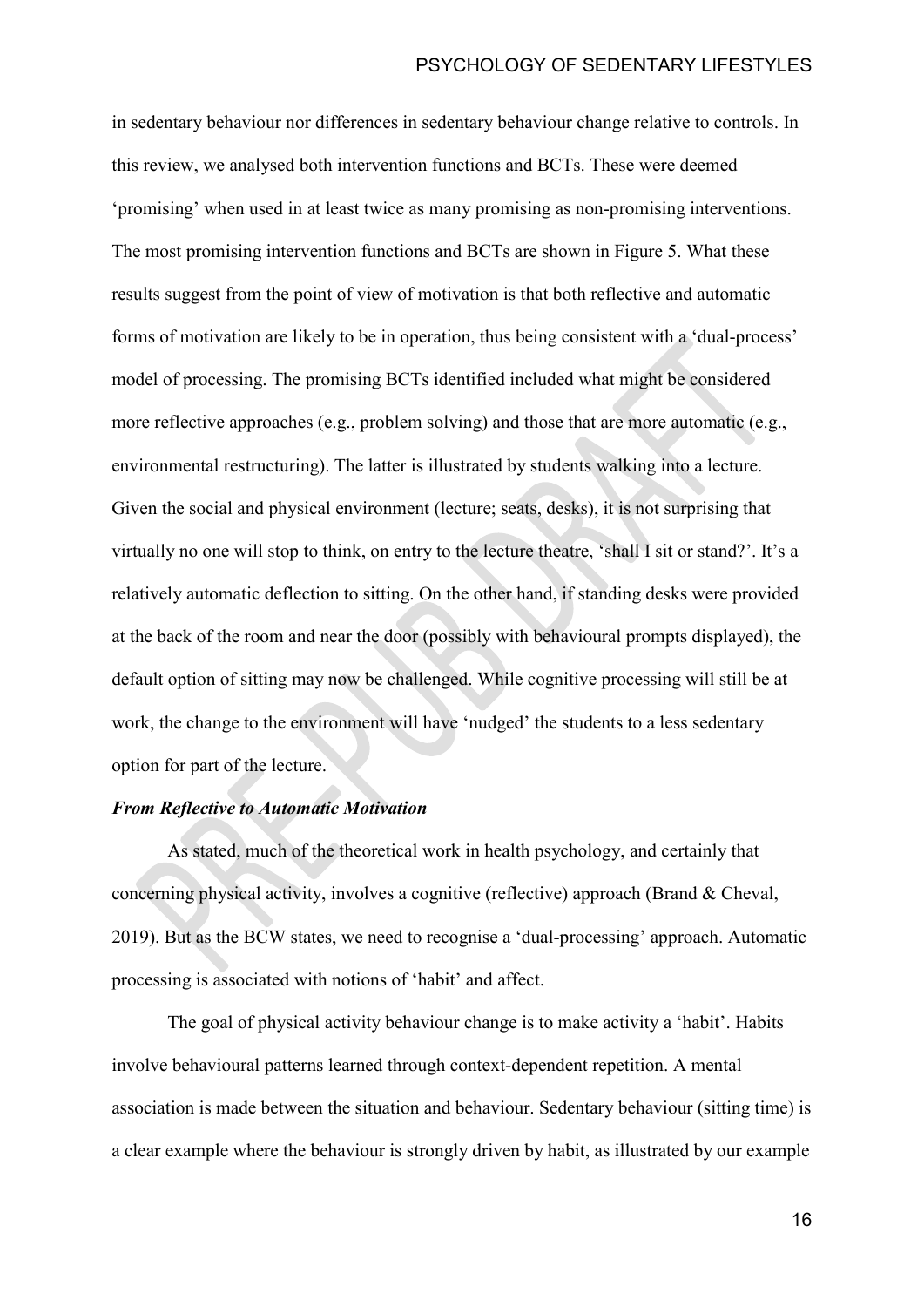of the student entering the lecture theatre. When a particular context is encountered, such as arriving home after work, it is often sufficient to automatically cue the habitual response of, say, sitting on the sofa and turning on the TV. Some physical activity behaviours can become habits through repetition, such as leaving the house for work on foot or by bike, rather than by car.

In novel contexts, behaviour is more likely to be regulated by conscious decisions through intentions (reflective processing), but in familiar contexts behaviour will be much more affected by habit (automatic processing). Given the high frequency of many sedentary behaviours, such as sitting in front of the TV, it is easy to see how habitual such behaviours become. Similarly, car use becomes habitual for many through high frequency usage. By making environments highly conducive to physical activity, such as making them attractive and accessible, should help make the behaviour more habitual and will lessen the need for reflective decision making. Unfortunately, environments often encourage less physical activity, such as car-dependent neighbourhood designs.

Self-monitoring can be used to identify behaviours. This way people can be more aware of situations in which they perform unwanted habitual behaviours. Self-monitoring underpins the successful use of wearable technology, such as a pedometer or smart watch (Brickwood, Watson, O'Brien, & Williams, 2019). On the other hand, we have found that self-monitoring devices can sometimes be seen as difficult or disruptive and require too much effort to process feedback (Biddle et al., 2017). These issues need considering in intervention designs.

Based on behavioural economics, the concept of 'nudging' has been proposed (Marteau, Ogilvie, Roland, Suhrcke, & Kelly, 2011). Behavioural economics refers to the "combination of microeconomic concepts, principles, and measures along with concepts, principles, and experimental methods developed by behaviour analysts" (Madden, 2000, p.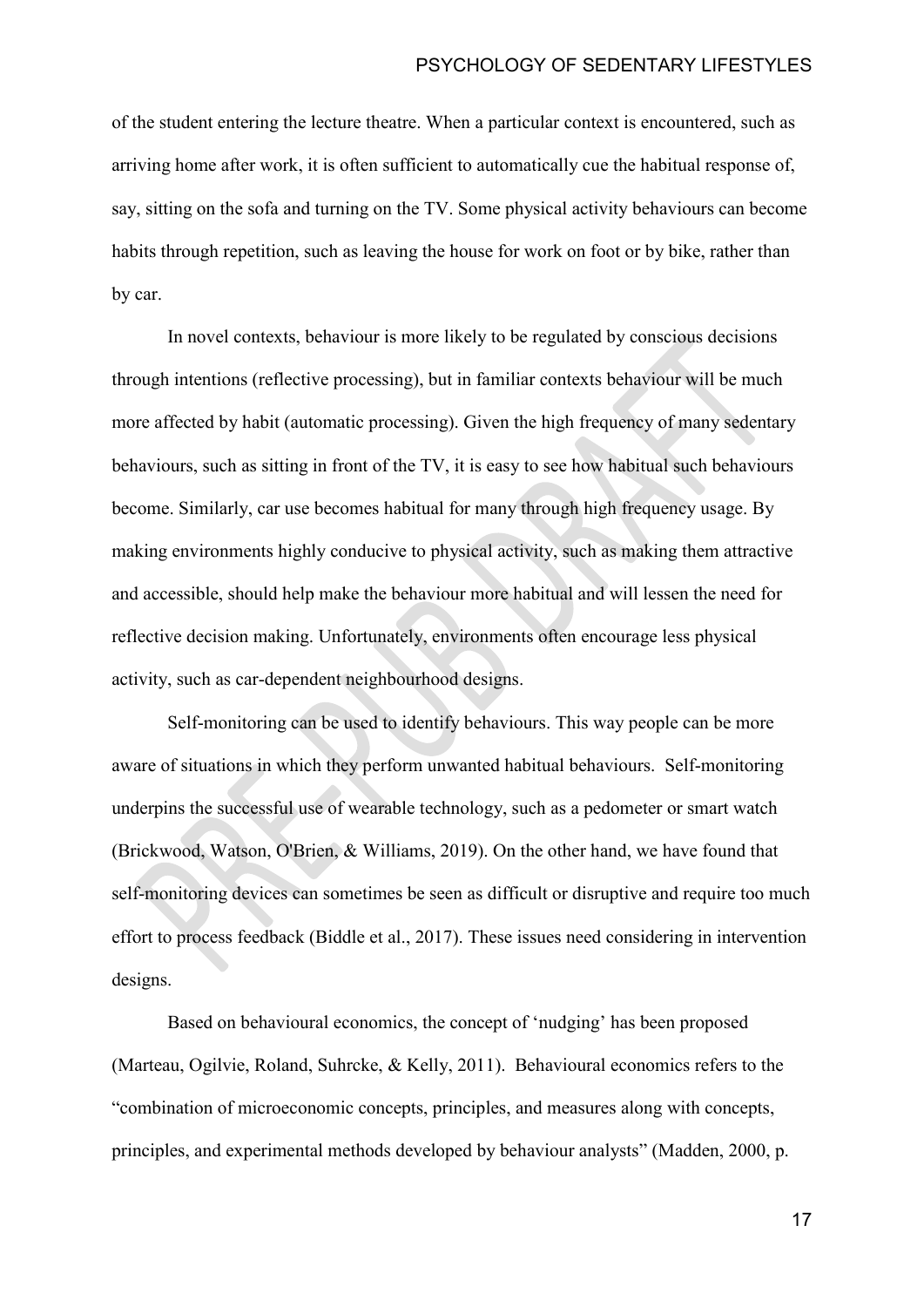6). It is "designed to understand factors that influence choice among alternatives" (Roemmich et al., 2008, p. 1011).

Nudging is when behaviours are encouraged through little or no incentives rather than through highly directive or so-called 'nannying' approaches, such as through government policies and legislation. A review concluded that the public acceptability of government interventions to change behaviour is greatest for the least intrusive type of interventions (Diepeveen, Ling, Suhrcke, Roland, & Marteau, 2013). Nudging is also referred to as the influence of 'choice architecture' and involves altering small-scale social and physical environments to cue desired behaviours (Hollands et al., 2013). This is akin to the restructuring of environments referred to in the behaviour change wheel. In an analysis of various health behaviours, Hollands et al. (2013) found that just under 20% of studies were concerned with physical activity, the majority of which tried to nudge behaviour through changes to the ambience and design of the environment. Providing signs at the foot of stairs to encourage walking rather than standing still on a parallel escalator is a popular example (Bellicha et al., 2015).

Nudging and behavioural economics informs us that affective responses are also important. More automatic forms of motivation can be strongly influenced by simple 'likes' and 'dislikes'. This is where behaviours follow quick and less reflective processes. For example, we may choose to buy a product based on its looks and 'feel' more than its functionality. In the same way we may choose a certain physical activity, such as walking to work, based on little conscious decision making but a simple 'liking' for being outside. Of course, if the route to work is unattractive it will be less likely to occur than if the environment is highly attractive. We need to seek ways of making physical activity attractive and 'affectively pleasing', and more so than focussing on longer term health outcomes (Dishman et al., 1985; Ekkekakis & Dafermos, 2012; Ekkekakis, Vazou, Bixby, &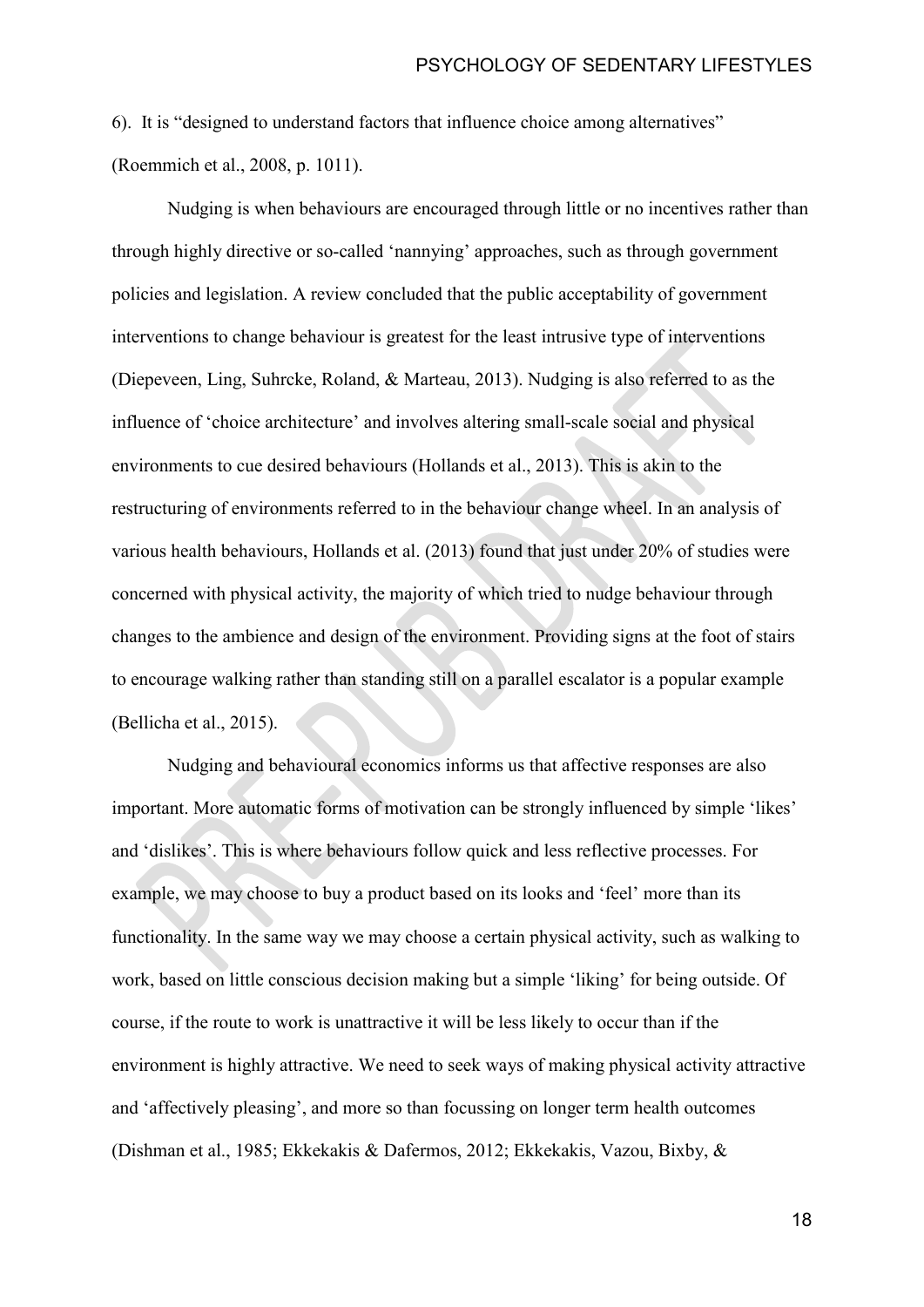Georgiadis, 2016). Equally, it may be dangerous to promote physical activity simply for appearance. While self-presentation can be positively associated with participation in physical activity (Brunet & Sabiston, 2019), unhealthy behaviours, such as extreme dieting or excessive exercise, may also result. High social physique anxiety may discourage involvement in exercise in public places.

A model to reflect the dual use of reflective and automatic processing in physical activity has been proposed by Brand and Ekkekakis (2018) – The Affective Reflective Theory (ART). They distinguish between automatic ('type 1'; 'fast') processes and those that are more reflective ('type 2'; 'slow'). Automatic, affectively-based processing will lead to behavioural impulses rather than slower, more deliberate, processing.

> "It suggests that the automatic valuation of exercise and physical inactivity … is the basis from which subsequent, more complex affective and cognitive operations (e.g., weighing beliefs and values, action planning) can arise. In this way, the ART complements and attempts to incorporate findings from the numerous studies on exercise motivation that were inspired by cognitivist theorizing (e.g., theory of planned behavior, socialcognitive theory, self-determination theory) and emphasize the role of rational thinking in behavioral choices" (Brand & Ekkekakis, 2018, p. 56).

The authors of the ART suggest that the framework goes beyond other theories in offering an explanation for why many people remain inactive. The ART proposes that the "core affective valence associated with the current state of physical inactivity is more positive than the affective valence associated with exercise." (p. 56). But rather than rely solely on automatic processing, they combine this with reflective approaches. Our research on children's views to reduce their own screen time showed strong affective reactions to the idea of behaviour change (Sebire, Jago, Gorely, Hoyos Cillero, & Biddle, 2011). For example, one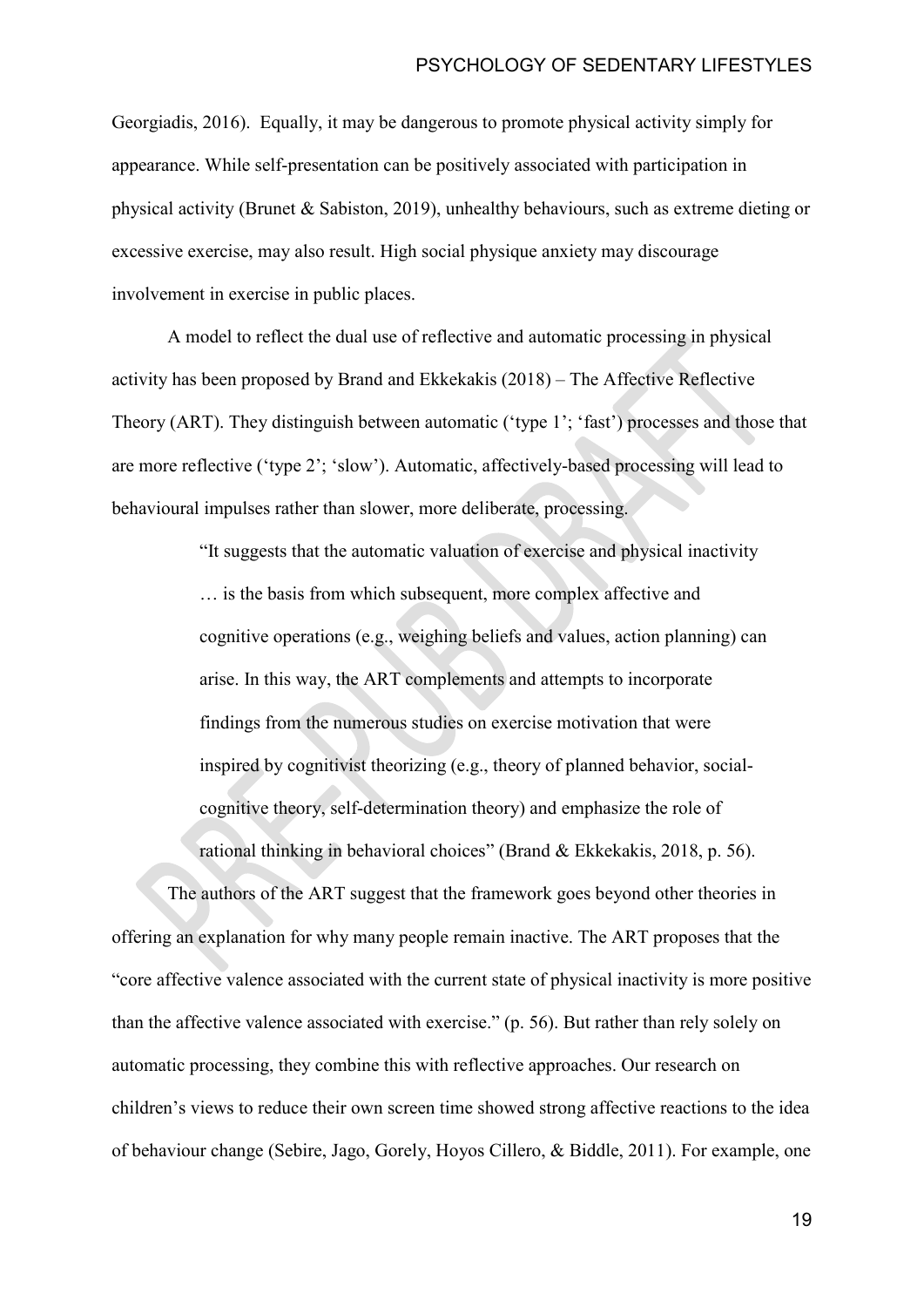child said that "I love spending time (on screens) … so it would be horrible (to reduce it)". Such strong affect is likely to be associated with less reflective thinking about their screen time. Some may have adopted screen-based self-identities such that they label themselves as screen gamers more than physically active participants in, say, sports.

#### **Conclusions**

My thoughts in this chapter reflect around 40-years of working in the field of physical activity teaching and research. This includes a focus on physical education in schools, youth sport and physical activity participation, adult and older physical activity, and sedentary behaviour across the lifespan. I make a case for understanding the psychology of physical activity by reflecting on different types of activities across a spectrum from sitting to highly vigorous activity. And these behaviours can take place across different contexts. As such, influences on these behaviours will vary greatly, depending on both behaviour and context.

The use of reflective, cognitive, approaches has been clear. But have these served us well? The additional consideration of affective and automatic processes is seen as positive and is progress for our field. With the greatest public health gains accruing from helping the least active becoming active, we need to emphasise behaviours that have good population reach and this may require an approach that focusses less on individualistic psychological approaches and more on a broader range of psychological, social, cultural, and environmental approaches. Although we do need some motivation to change our behaviours, let us emphasise making the behaviours easier to do (by also being more attractive) than requiring high levels of personal motivation or will power.

To return to my somewhat provocative question 'do we need motivation to sit less?', I will stay true to my psychological roots and say "it depends"! But equally, I do believe that changing such a normative and habitual behaviour like prolonged sitting will require us to go much beyond typical social-cognitive theories. We need to pay greater attention to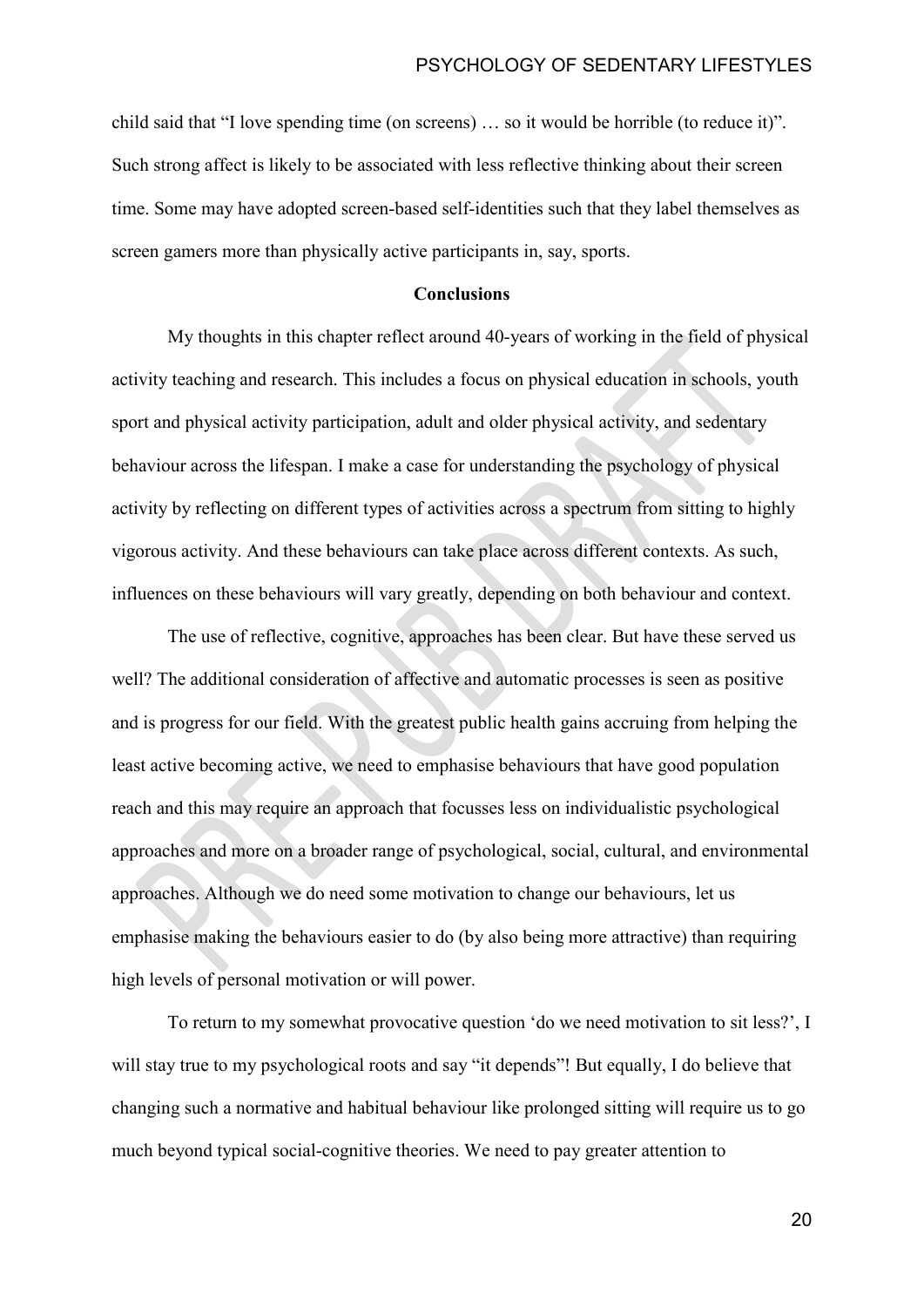# PSYCHOLOGY OF SEDENTARY LIFESTYLES

environmental and social normative change, alongside behaviour change techniques, that will enable an amplification of environmental effects, such as through self-monitoring and goalsetting.

21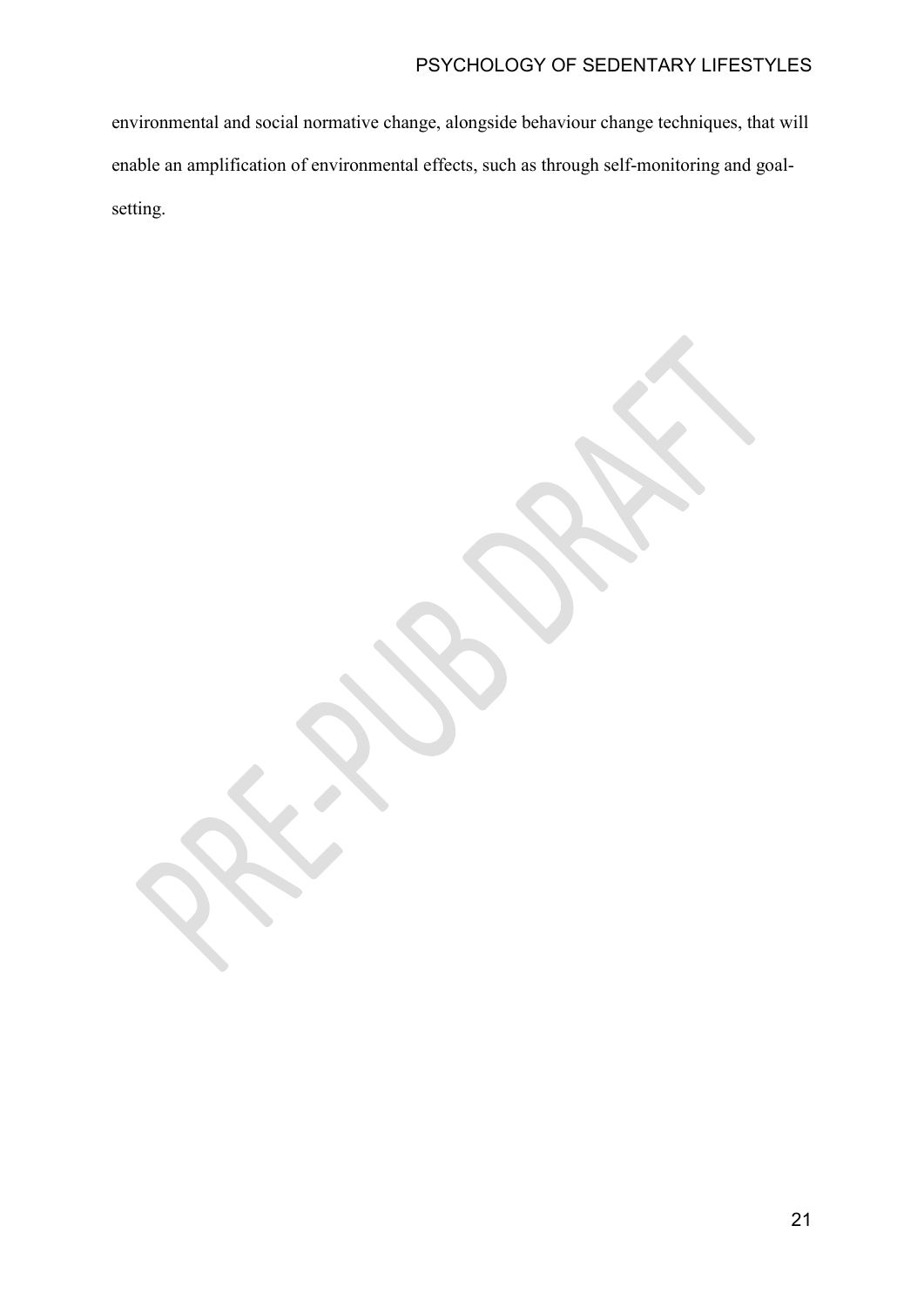# **References**

- Abraham, C., & Michie, S. (2008). A taxonomy of behavior change techniques used in interventions. *Health Psychology, 27*(3), 379-387. doi:10.1037/0278- 6133.27.3.379
- Ajzen, I. (1988). *Attitudes, personality and behaviour*. Milton Keynes: Open University Press.
- Atkin, A. J., Gorely, T., Biddle, S. J. H., Marshall, S. J., & Cameron, N. (2008). Critical hours: Physical activity and sedentary behavior of adolescents after school. *Pediatric Exercise Science, 20*, 446-456. doi:10.1123/pes.20.4.446
- Bandura, A. (1986). *Social foundations of thought and action: A social cognitive theory*. Englewood Cliffs, NJ: Prentice Hall.
- Bartholomew, L. K., Parcel, G. S., Kok, G., & Gottlieb, N. H. (2001). *Intervention mapping: Designing theory- and evidence-based health promotion programs*. Mountain View, CA: Mayfield.
- Bauman, A. E., Reis, R. S., Sallis, J. F., Wells, J. C., Loos, R. J. F., Martin, B. W., & for the Lancet Physical Activity Series Working Group. (2012). Correlates of physical activity: why are some people physically active and others not? *The Lancet, July*, 31-44. doi:10.1016/S0140-6736(12)60735-1
- Bellicha, A., Kieusseian, A., Fontvieille, A.-M., Tataranni, A., Charreire, H., & Oppert, J.-M. (2015). Stair-use interventions in worksites and public settings: A systematic review of effectiveness and external validity. *Preventive Medicine, 70*, 3-13. doi:10.1016/j.ypmed.2014.11.001
- Biddle, S. J. H., Edwardson, C. L., Gorely, T., Wilmot, E. G., Yates, T., Nimmo, M. A., . . . Davies, M. J. (2017). Reducing sedentary time in adults at risk of type 2 diabetes: process evaluation of the STAND (Sedentary Time ANd Diabetes) RCT. *BMC Public Health, 17*, 80. doi:10.1186/s12889-016-3941-9
- Biddle, S. J. H., Mutrie, N., & Gorely, T. (2015). *Psychology of physical activity: Determinants, well-being and interventions (3rd Edn)*. Abingdon, Oxon: Routledge.
- Brand, R., & Cheval, B. (2019). Theories to explain exercise motivation and physical inactivity: ways of expanding our current theoretical perspective. *Frontiers in Psychology, 10*(1147). doi:10.3389/fpsyg.2019.01147
- Brand, R., & Ekkekakis, P. (2018). Affective–Reflective Theory of physical inactivity and exercise. *German Journal of Exercise and Sport Research, 48*, 48-58. doi:10.1007/s12662-017-0477-9
- Brickwood, K.-J., Watson, G., O'Brien, J., & Williams, A. D. (2019). Consumer-based wearable activity trackers increase physical activity participation: systematic review and meta-analysis. *JMIR Mhealth Uhealth, 7*(4), e11819. doi:10.2196/11819
- Brunet, J., & Sabiston, C. M. (2019). Self-presentation concerns in physical activity and sport. In T. S. Horn & A. L. Smith (Eds.), *Advances in sport and exercise psychology (4th Edn.)* (pp. 77-94). Champaign, IL: Human Kinetics.
- Cane, J., O'Connor, D., & Michie, S. (2012). Validation of the theoretical domains framework for use in behaviour change and implementation research. *Implementation Science, 7*(1), 37. doi:10.1186/1748-5908-7-37
- Choi, J., Lee, M., Lee, J.-k., Kang, D., & Choi, J.-Y. (2017). Correlates associated with participation in physical activity among adults: a systematic review of reviews and update. *BMC Public Health, 17*(1), 356. doi:10.1186/s12889-017- 4255-2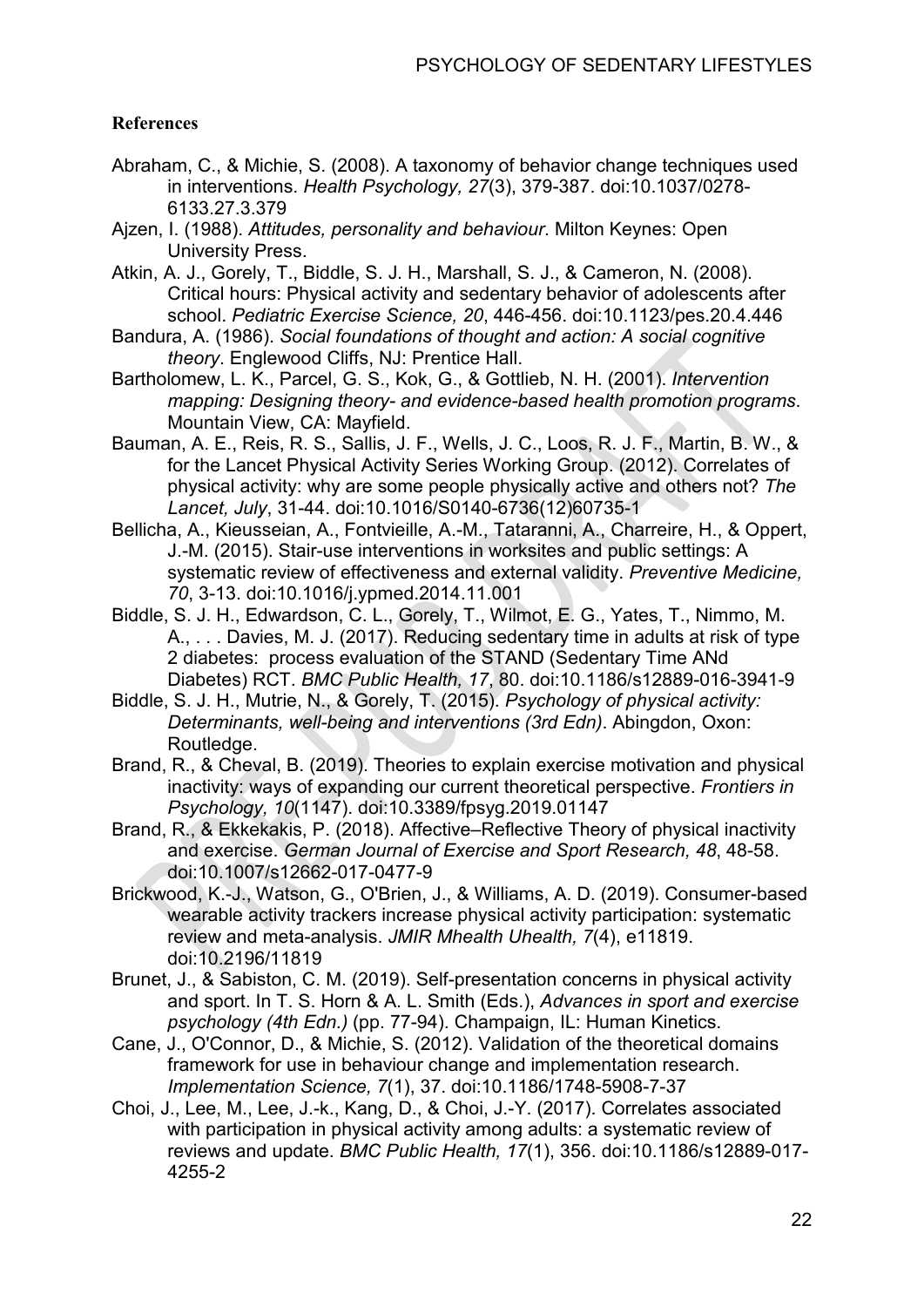- Deci, E. L., & Ryan, R. M. (1995). Human autonomy: the basis for true self-esteem. In M. Kernis (Ed.), *Efficacy, agency and self-esteem* (pp. 31-49). New York: Plenum Press.
- Diepeveen, S., Ling, T., Suhrcke, M., Roland, M., & Marteau, T. (2013). Public acceptability of government intervention to change health-related behaviours: a systematic review and narrative synthesis. *BMC Public Health, 13*(1), 756. doi:10.1186/1471-2458-13-756
- Dishman, R. K. (Ed.) (1994). *Advances in exercise adherence*. Champaign, IL: Human Kinetics.
- Dishman, R. K., Sallis, J. F., & Orenstein, D. (1985). The determinants of physical activity and exercise. *Public Health Reports, 100*, 158-171.
- Edwardson, C. L., Yates, T., Biddle, S. J. H., Davies, M. J., Dunstan, D. W., Esliger, D. W., . . . Munir, F. (2018). Effectiveness of the Stand More AT (SMArT) Work intervention: cluster randomised controlled trial. *The BMJ, 363*, k3870. doi:10.1136/bmj.k3870
- Ekkekakis, P., & Dafermos, M. (2012). Exercise is a many-splendored thing, but for some it does not feel so splendid: staging a resurgence of hedonistic ideas in the quest to understand exercise behavior. In E. O. Acevedo (Ed.), *The Oxford handbook of exercise psychology* (pp. 295-333). New York: Oxford University Press.
- Ekkekakis, P., Vazou, S., Bixby, W. R., & Georgiadis, E. (2016). The mysterious case of the public health guideline that is (almost) entirely ignored: call for a research agenda on the causes of the extreme avoidance of physical activity in obesity. *Obesity Reviews, 17*(4), 313-329. doi:10.1111/obr.12369
- Fishbein, M., & Ajzen, I. (1975). *Belief, attitude, intention and behaviour: An introduction to theory and research*. Reading, Mass: Addison-Wesley.
- Fox, K. R., & Corbin, C. B. (1989). The Physical Self Perception Profile: Development and preliminary validation. *Journal of Sport and Exercise Psychology, 11*, 408-430. doi:10.1123/jsep.11.4.408
- Gardner, B., Smith, L., Lorencatto, F., Hamer, M., & Biddle, S. J. H. (2016). How to reduce sitting time? A review of behaviour change strategies used in sedentary behaviour reduction interventions among adults. *Health Psychology Review, 10*(1), 89–112. doi:10.1080/17437199.2015.1082146
- Godin, G. (1994). Social-cognitive models. In R. K. Dishman (Ed.), *Advances in exercise adherence* (pp. 113-136). Champaign, IL: Human Kinetics.
- Goudas, M., Biddle, S., & Fox, K. (1994). Perceived locus of causality, goal orientations, and perceived competence in school physical education classes. *British Journal of Educational Psychology, 64*, 453-463. doi:10.1111/j.2044- 8279.1994.tb01116.x
- Gourlan, M., Bernard, P., Bortolon, C., Romain, A. J., Lareyre, O., Carayol, M., . . . Boiché, J. (2016). Efficacy of theory-based interventions to promote physical activity. A meta-analysis of randomised controlled trials. *Health Psychology Review, 10*(1), 50-66. doi:10.1080/17437199.2014.981777
- Hollands, G., Shemilt, I., Marteau, T., Jebb, S., Kelly, M., Nakamura, R., . . . Ogilvie, D. (2013). Altering micro-environments to change population health behaviour: towards an evidence base for choice architecture interventions. *BMC Public Health, 13*(1), 1218. doi:10.1186/1471-2458-13-1218
- Madden, G. J. (2000). A behavioral economics primer. In W. K. Bickel & R. E. Vuchinich (Eds.), *Reframing health behavior change with behavioral economics* (pp. 3-26). New York: Routledge.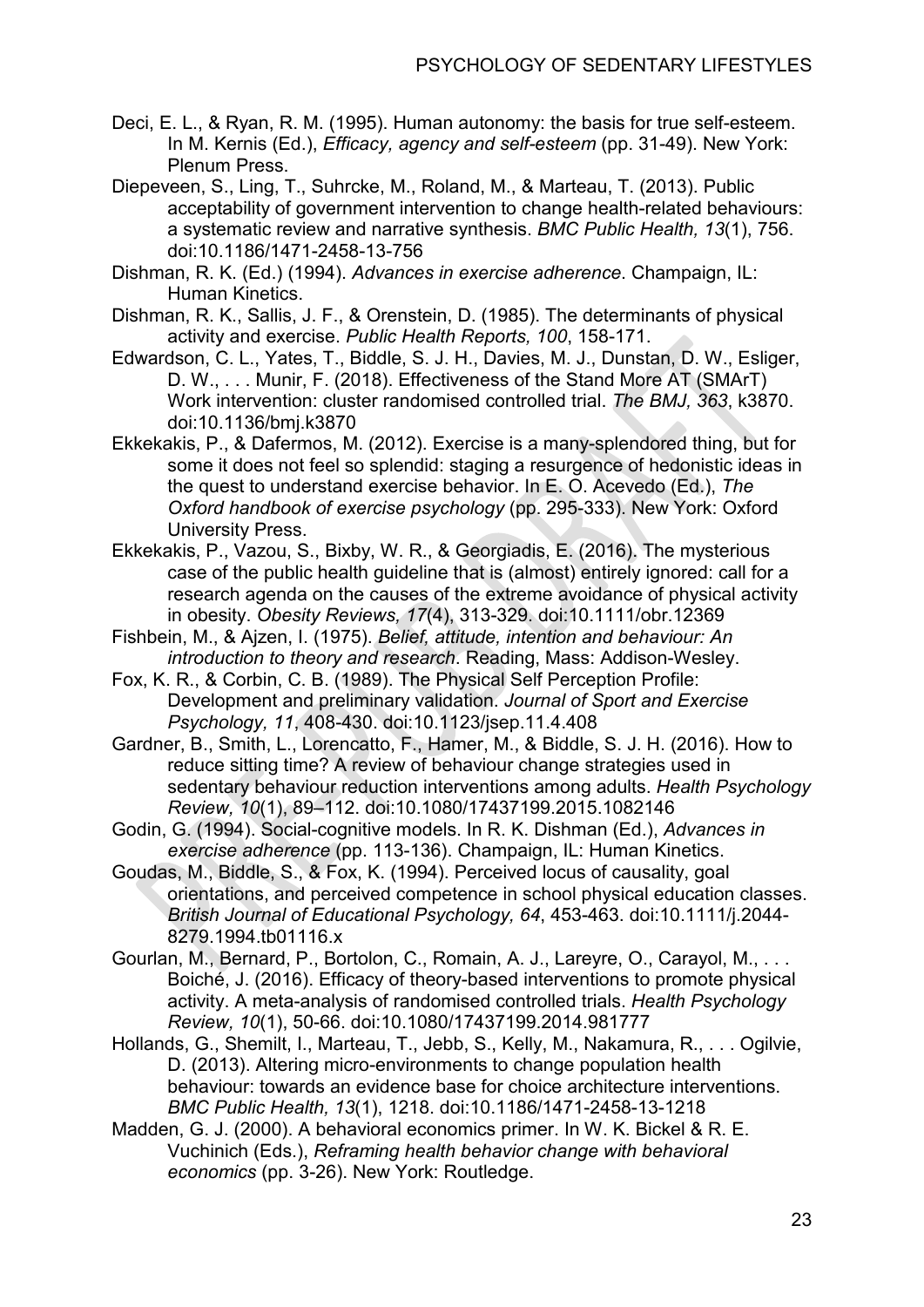- Marsh, H. W., Richards, G. E., Johnson, S., Roche, L., & Tremayne, P. (1994). Physical Self-Description Questionnaire: Psychometric properties and the multitrait-multimethod analysis of relations to existing instruments. *Journal of Sport and Exercise Psychology, 16*, 270-305. doi:10.1123/jsep.16.3.270
- Marteau, T. M., Ogilvie, D., Roland, M., Suhrcke, M., & Kelly, M. P. (2011). Judging nudging: Can nudging improve population health? . *British Medical Journal, 342*, d228. doi:10.1136/bmj.d228
- Michie, S., Ashford, S., Sniehotta, F. F., Dombrowski, S. U., Bishop, A., & French, D. P. (2011). A refined taxonomy of behaviour change techniques to help people change their physical activity and healthy eating behaviours: The CALORE taxonomy. *Psychology & Health, 26*(11), 1479-1498. doi:10.1080/08870446.2010.540664
- Michie, S., Atkins, L., & West, R. (2014). *The behaviour change wheel: a guide to designing interventions*. London: Silverback Publishing.
- Michie, S., van Stralen, M., & West, R. (2011). The behaviour change wheel: A new method for characterising and designing behaviour change interventions. *Implementation Science, 6*(1), 42. doi:10.1186/1748-5908-6-42
- Michie, S., West, R., Campbell, R., Brown, J., & Gainforth, H. (2014). *ABC of behaviour change theories*. London: Silverback Publishing.
- Prochaska, J. O., & DiClemente, C. C. (1982). Transtheoretical therapy: Toward a more integrative model of change. *Psychotherapy: Theory, Research and Practice, 19*, 276-288. doi:10.1037/h0088437
- Prochaska, J. O., & Marcus, B. H. (1994). The transtheoretical model: Application to exercise. In R. K. Dishman (Ed.), *Advances in exercise adherence* (pp. 161- 180). Champaign, IL: Human Kinetics.
- Rhodes, R. E., Kaushal, N., & Quinlan, A. (2016). Is physical activity a part of who I am? A review and meta-analysis of identity, schema and physical activity. *Health Psychology Review, 10*(2), 204-225. doi:10.1080/17437199.2016.1143334
- Rhodes, R. E., Mark, R. S., & Temmel, C. P. (2012). Adult sedentary behavior: a systematic review. *American Journal of Preventive Medicine, 42*(3), e3– e28. doi:10.1016/j.amepre.2011.10.020
- Rhodes, R. E., & Nasuti, G. (2011). Trends and changes in research on the psychology of physical activity across 20 years: A quantitative analysis of 10 journals. *Preventive Medicine, 53*(1-2), 17-23. doi:10.1016/j.ypmed.2011.06.002
- Roemmich, J. N., Barkley, J. E., Lobarinas, C. L., Foster, J. H., White, T. M., & Epstein, L. H. (2008). Association of liking and reinforcing value with children's physical activity. *Physiology & Behavior, 93*, 1011-1018. doi:10.1016/j.physbeh.2008.01.010
- Rollo, S., Gaston, A., & Prapavessis, H. (2016). Cognitive and motivational factors associated with sedentary behavior: a systematic review. *AIMS Public Health, 3*(4), 956-984. doi:10.3934/publichealth.2016.4.956
- Romain, A. J., Bortolon, C., Gourlan, M., Carayol, M., Decker, E., Lareyre, O., . . . Bernard, P. (2018). Matched or nonmatched interventions based on the transtheoretical model to promote physical activity. A meta-analysis of randomized controlled trials. *Journal of Sport and Health Science, 7*(1), 50-57. doi:10.1016/j.jshs.2016.10.007
- Rosenstock, I. M. (1974). Historical origins of the Health Belief Model. *Health Education Monographs, 2*, 328-335. doi:10.1177/109019817400200403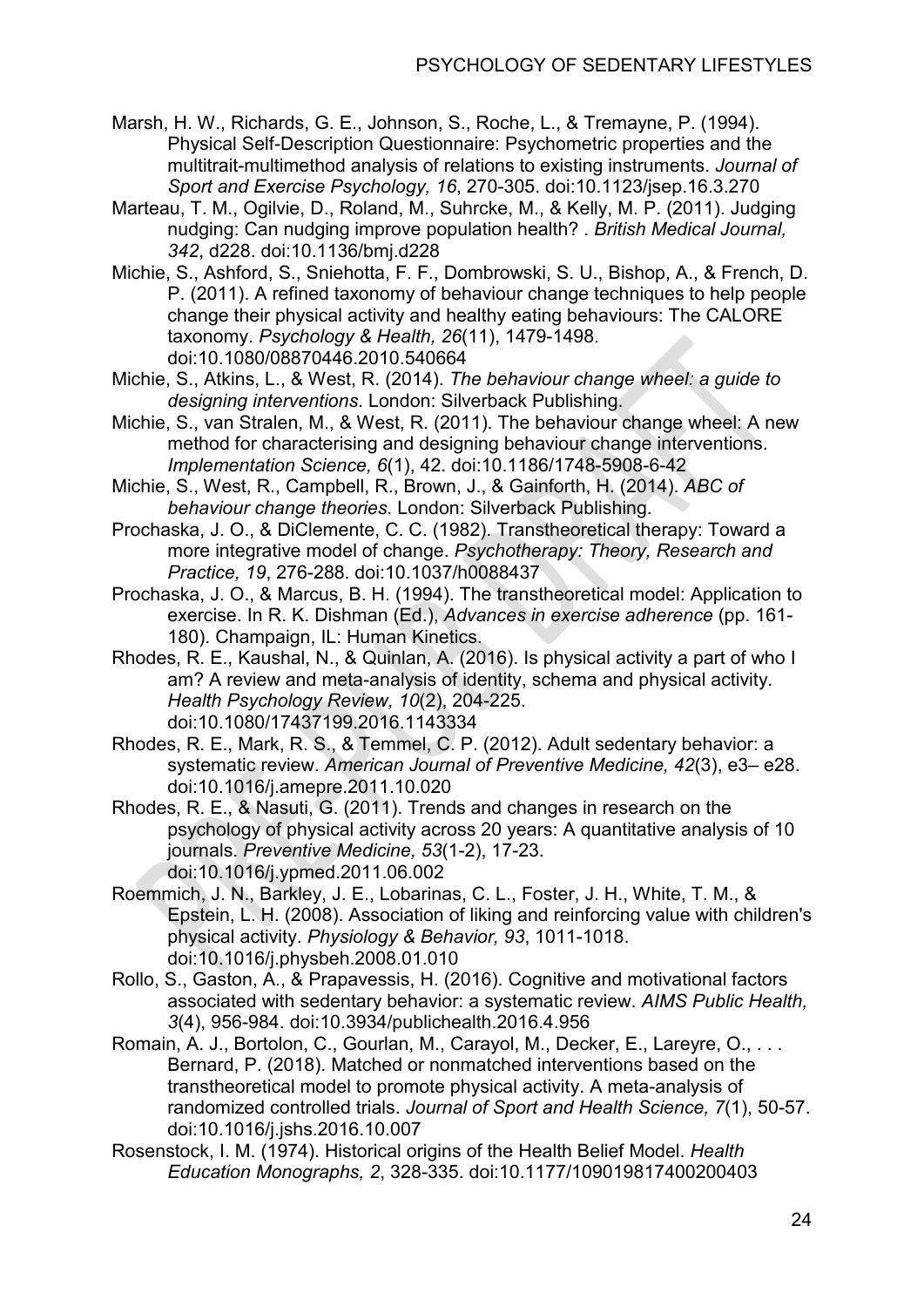- Ryan, R. M., & Deci, E. L. (2000). Self-determination theory and the facilitation of intrinsic motivation, social development, and well-being. *American Psychologist, 55*, 68-78. doi:10.1037/0003-066X.55.1.68
- Sallis, J. F., & Owen, N. (1999). *Physical activity and behavioral medicine*. Thousand Oaks, CA: Sage.
- Sallis, J. F., & Owen, N. (2015). Ecological models of health behavior. In K. Glanz, B. K. Rimer, & K. Viswanath (Eds.), *Health behavior: theory, research and practice (5th edn)* (pp. 43-64). San Francisco, CA: Jossey-Bass.
- Sebire, S., Jago, R., Gorely, T., Hoyos Cillero, I., & Biddle, S. J. H. (2011). "If there wasn't the technology then I would probably be out everyday": A qualitative study of children's strategies to reduce their screen time. *Preventive Medicine, 53*, 303–308. doi:10.1016/j.ypmed.2011.08.019
- Sonstroem, R. J. (1978). Physical estimation and attraction scales: rationale and research. *Medicine & Science in Sports, 10*, 97-102.
- Sonstroem, R. J. (1988). Psychological models. In R. K. Dishman (Ed.), *Exercise Adherence: Its Impact on Public Health* (pp. 125-153). Champaign, IL: Human Kinetics.
- Sonstroem, R. J. (1997). The physical self-system: A mediator of exercise and selfesteem. In K. R. Fox (Ed.), *The physical self: From motivation to well-being* (pp. 3-26). Champaign, IL: Human Kinetics.
- Standage, M., Curran, T., & Rouse, P. C. (2019). Self-determination-based theories of sport, exercise, and physical activity motivation. In T. S. Horn & A. L. Smith (Eds.), *Advances in sport and exercise psychology (4th Edition)* (pp. 289- 311). Champaign, IL: Human Kinetics.
- Teixeira, P., Carraca, E., Markland, D., Silva, M., & Ryan, R. (2012). Exercise, physical activity, and self-determination theory: A systematic review. *International Journal of Behavioral Nutrition and Physical Activity, 9*(1), 78. doi:10.1186/1479-5868-9-78
- Triandis, H. C. (1977). *Interpersonal behaviour*. Monterey, CA: Brooks/Cole.
- Trost, S. G., Owen, N., Bauman, A. E., Sallis, J. F., & Brown, W. (2002). Correlates of adults' participation in physical activity: Review and update. *Medicine and Science in Sports and Exercise, 34*, 1996-2001. doi:10.1249/01.MSS.0000038974.76900.92
- Weiner, B. (1992). *Human motivation: metaphors, theories, and research*. Newbury Park, CA: Sage.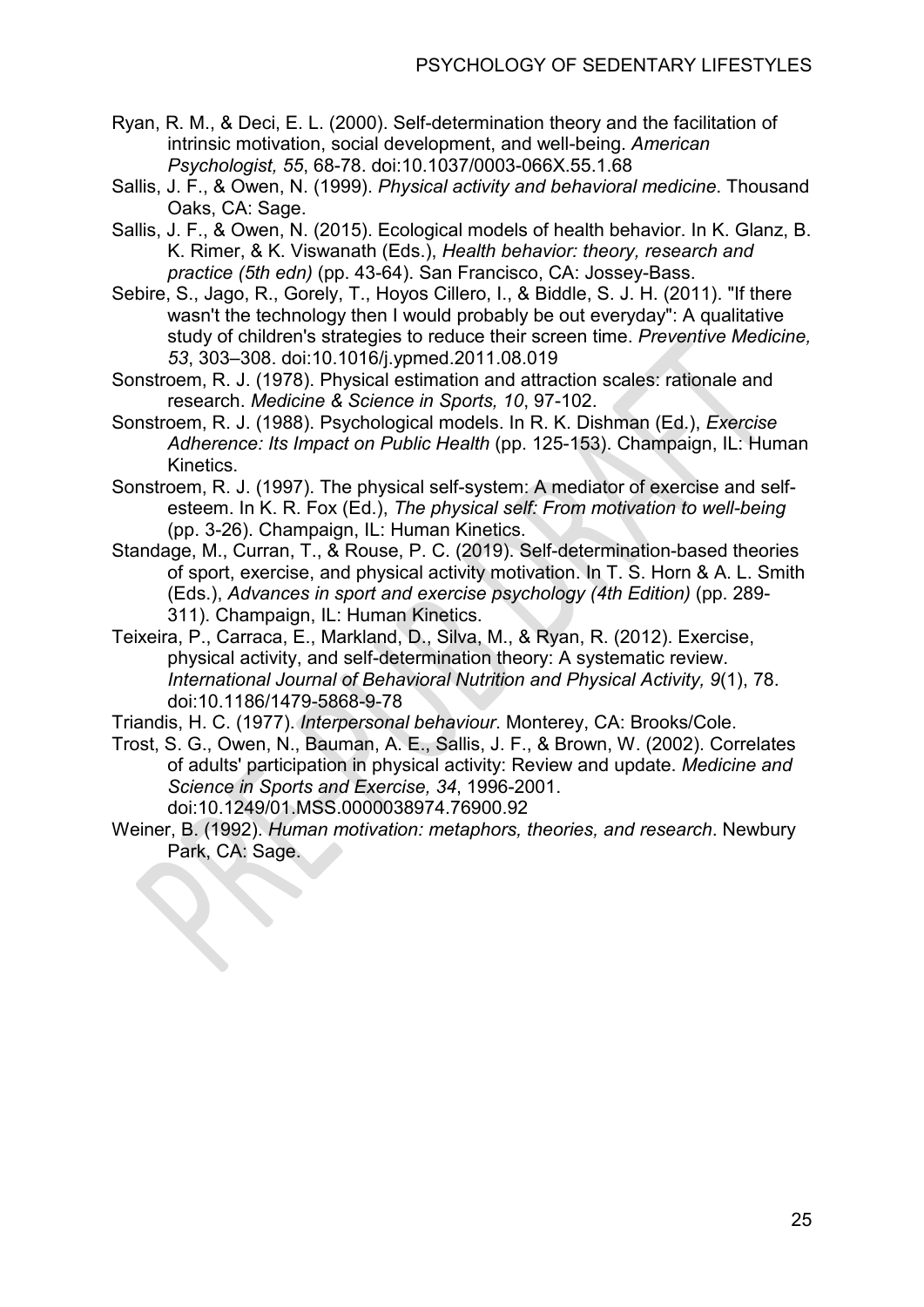# PSYCHOLOGY OF SEDENTARY LIFESTYLES

| Table 1. Example links between movement behaviours and contexts. |  |
|------------------------------------------------------------------|--|
|------------------------------------------------------------------|--|

|                     | Home | <b>Community</b> |  |  |
|---------------------|------|------------------|--|--|
| TV viewing          |      |                  |  |  |
| <b>Computer use</b> |      |                  |  |  |
| <b>Walking</b>      |      |                  |  |  |
| <b>Sports</b>       |      |                  |  |  |
| <b>Exercise</b>     |      |                  |  |  |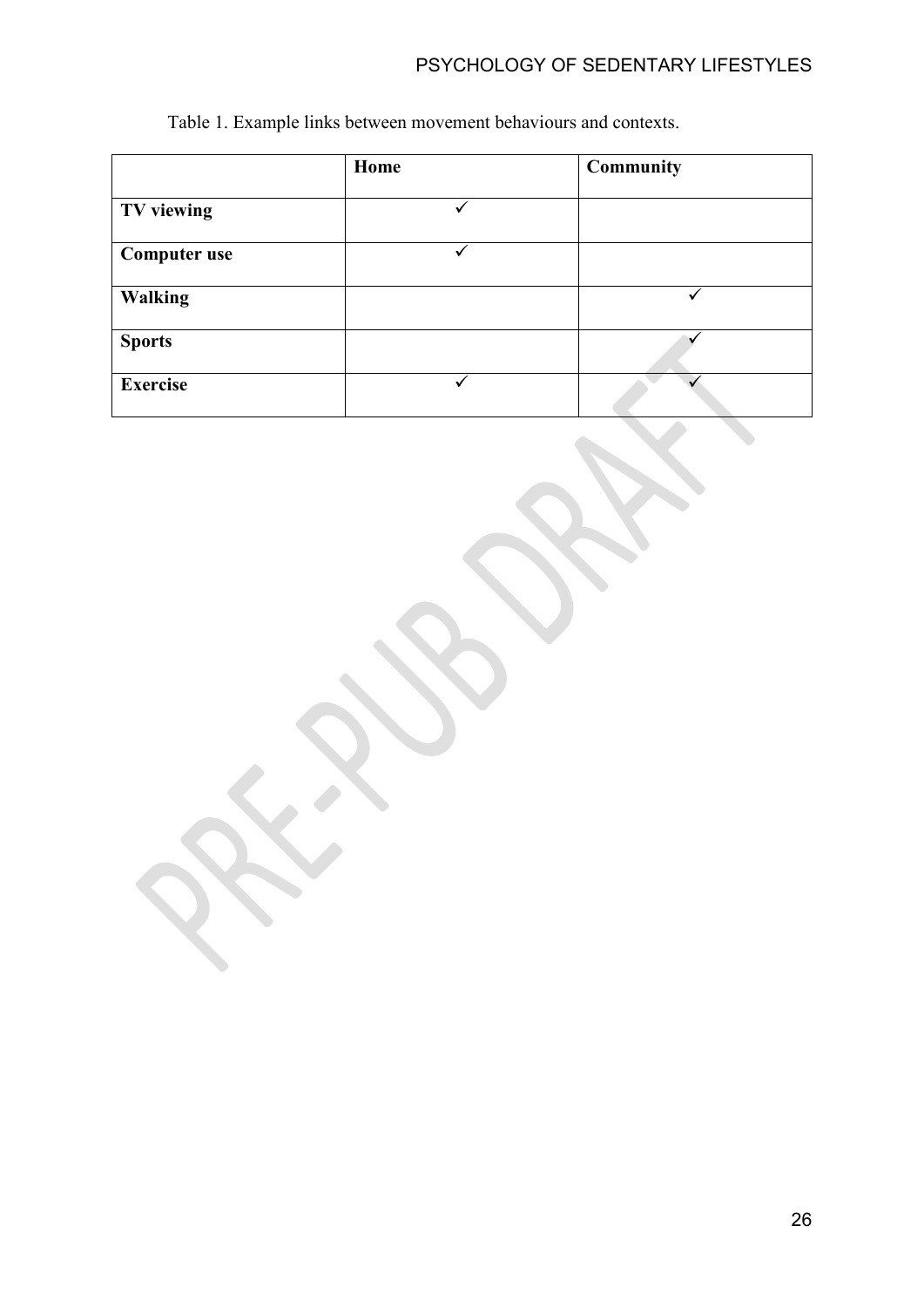| <b>Theory</b>    | Intention | Outcome    | Social | Self-    | Perceived   |
|------------------|-----------|------------|--------|----------|-------------|
|                  |           | expectancy | norm   | efficacy | behavioural |
|                  |           |            |        |          | control     |
| Social Cognitive |           |            |        |          |             |
| Theory           |           |            |        |          |             |
| Theory of        |           |            |        |          |             |
| Planned          |           |            |        |          |             |
| Behaviour        |           |            |        |          |             |
| Transtheoretical |           |            |        |          |             |
| Model            |           |            |        |          |             |

Table 2. Common psychological constructs across the 'big 3' social cognitive theories.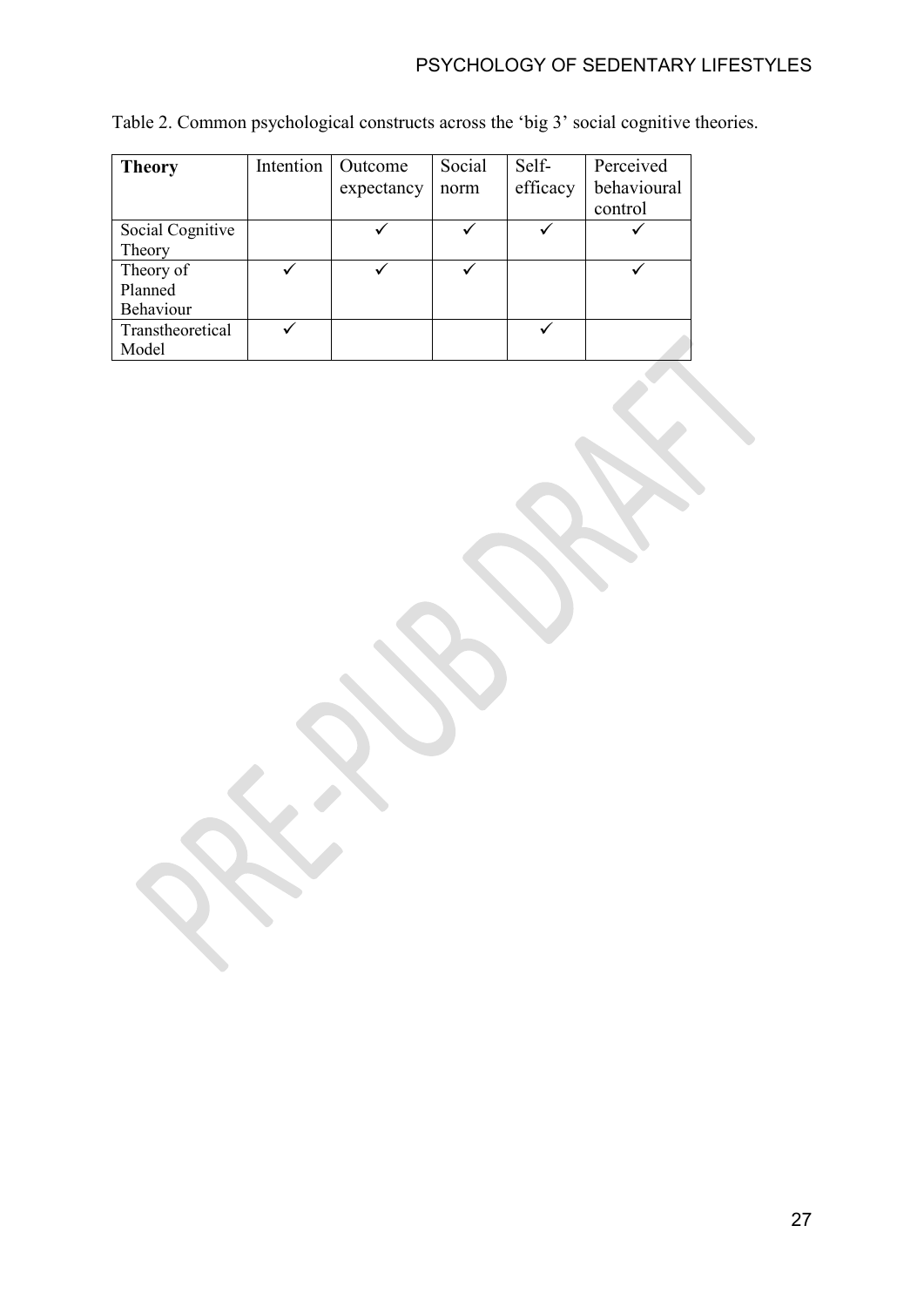## **Figure captions**

Figure 1. A 24-hour movement continuum [Key: PA: physical activity; MVPA: moderate-tovigorous intensity physical activity].

Figure 2. Hypothetical distribution of movement behaviours across a day for adults [Key: PA: physical activity; MVPA: moderate-to-vigorous intensity physical activity].

Figure 3. Different levels and approaches to health behaviour theories (see Bartholomew et al., 2001).

Figure 4. The Behaviour Change Wheel's COM-B model and components [Key: C:

capability; O: opportunity; M: motivation; B: behaviour]

Figure 5. Promising intervention functions and behaviour change techniques for reducing sitting in adults (Gardner et al., 2016).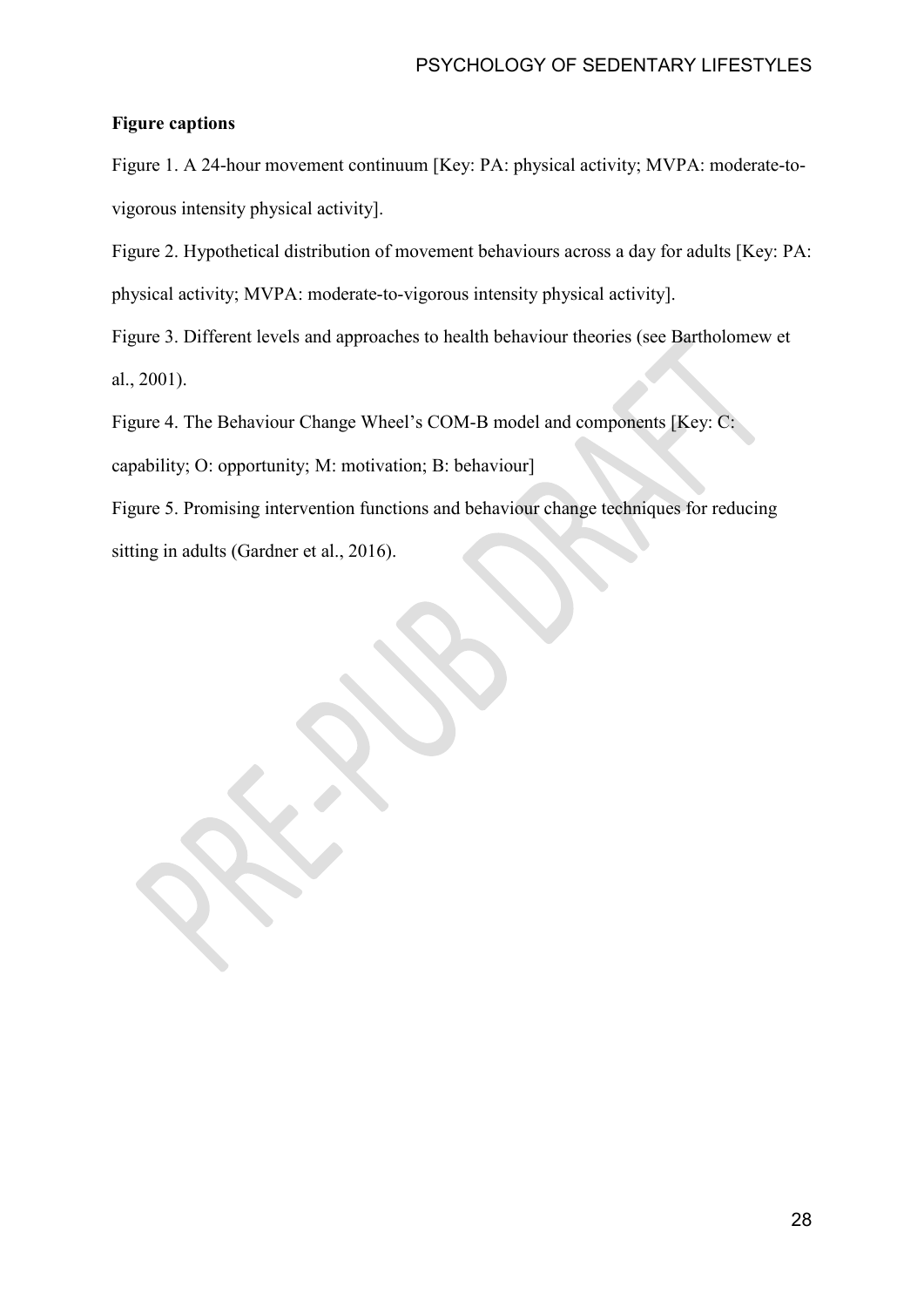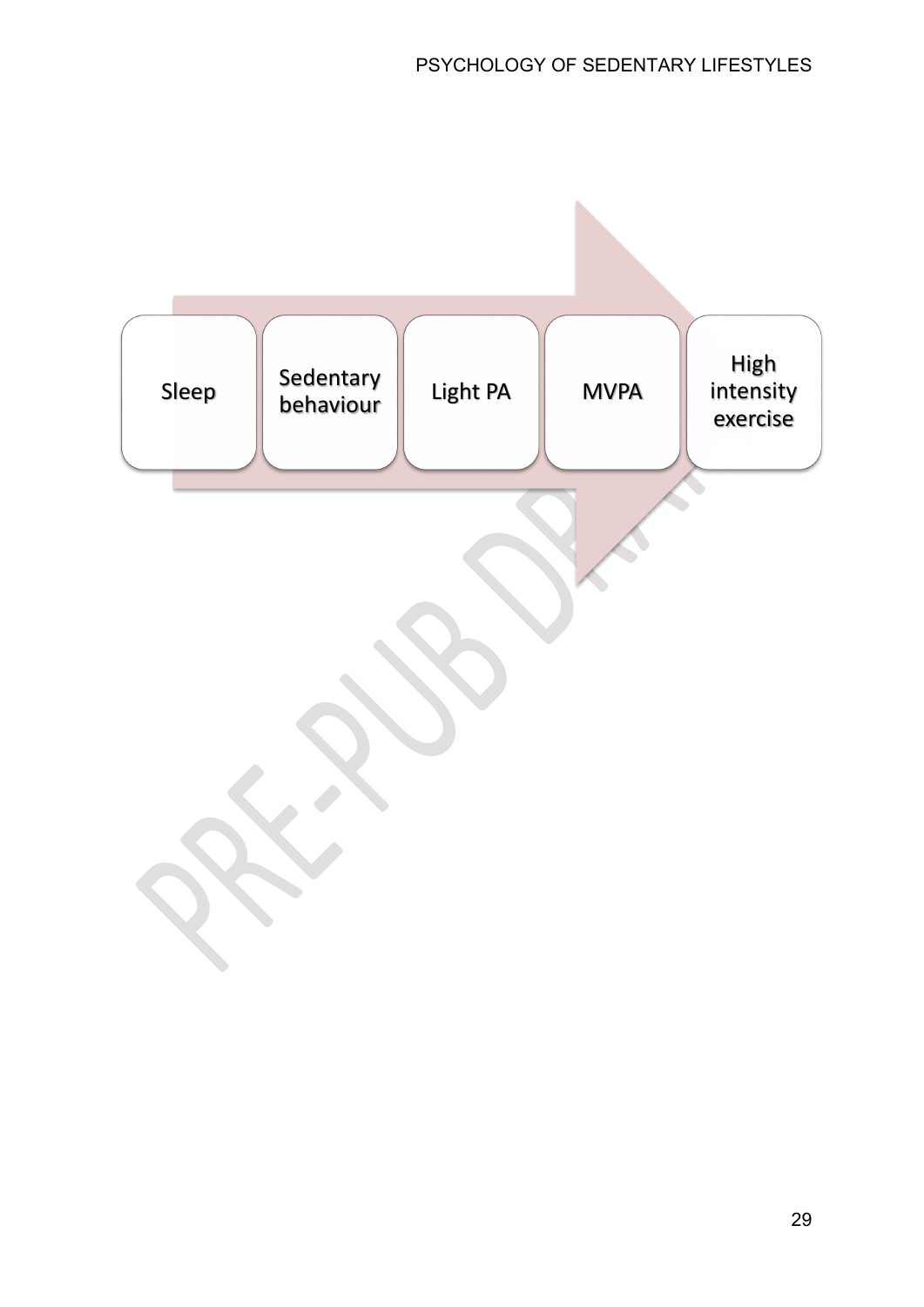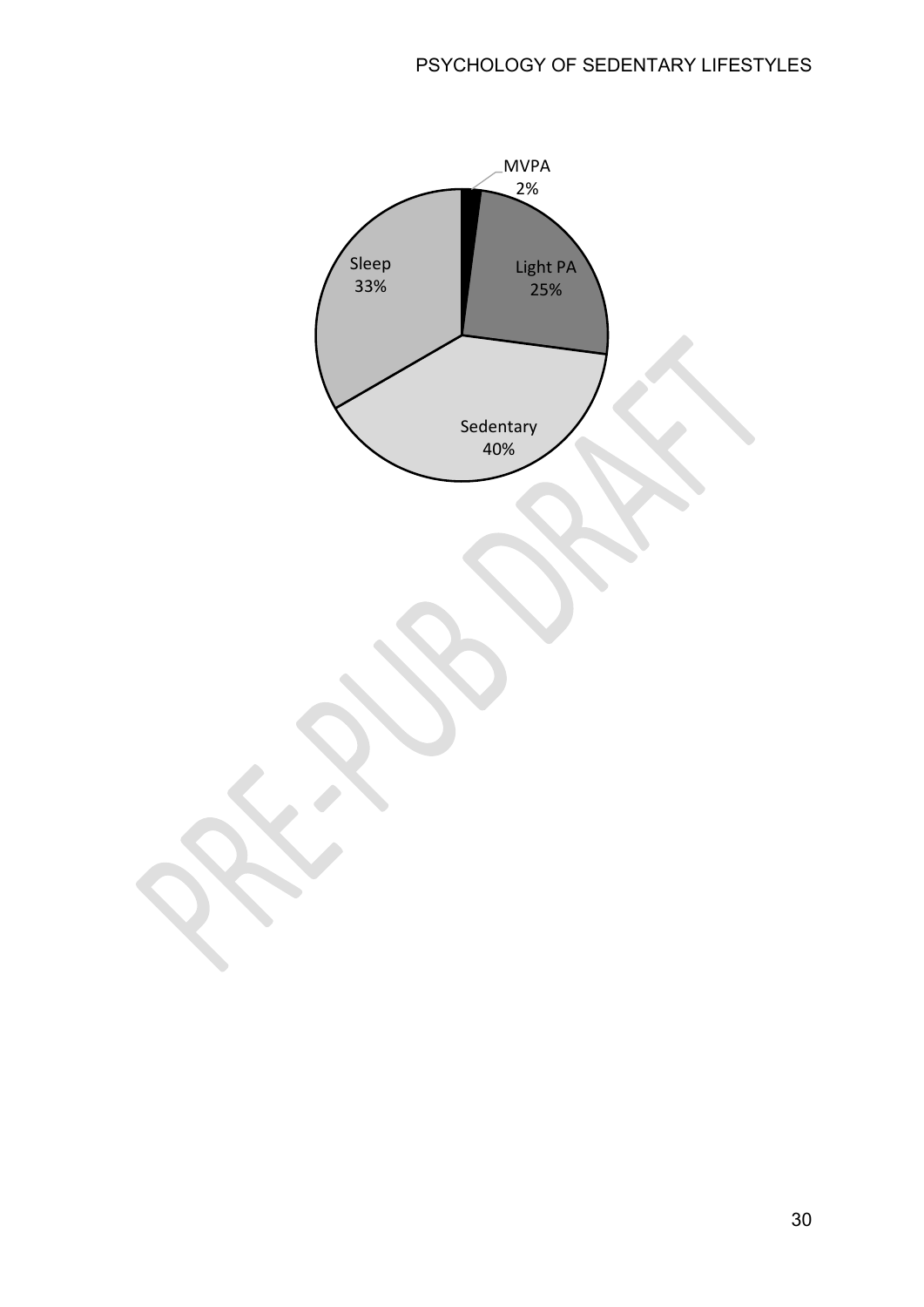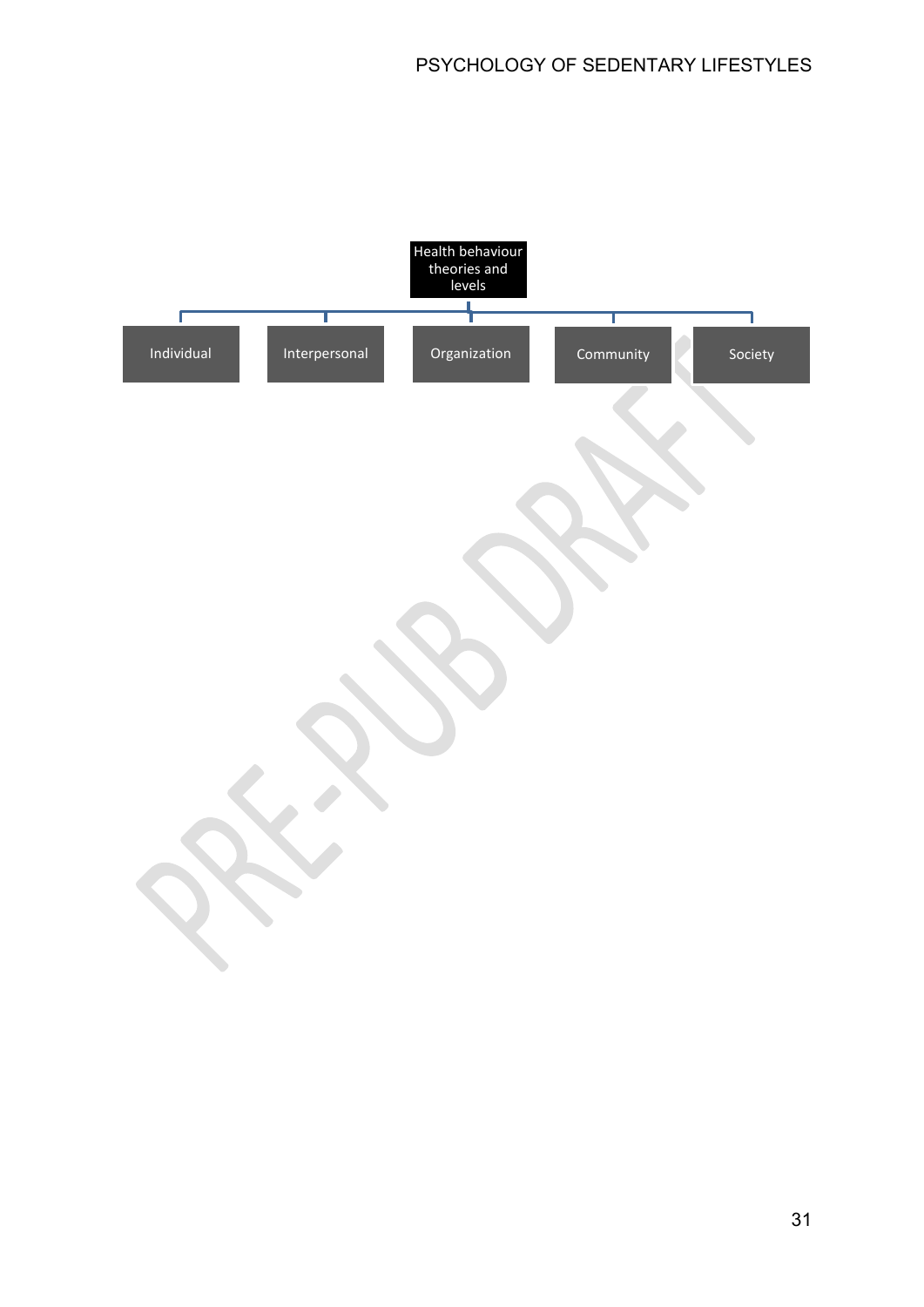